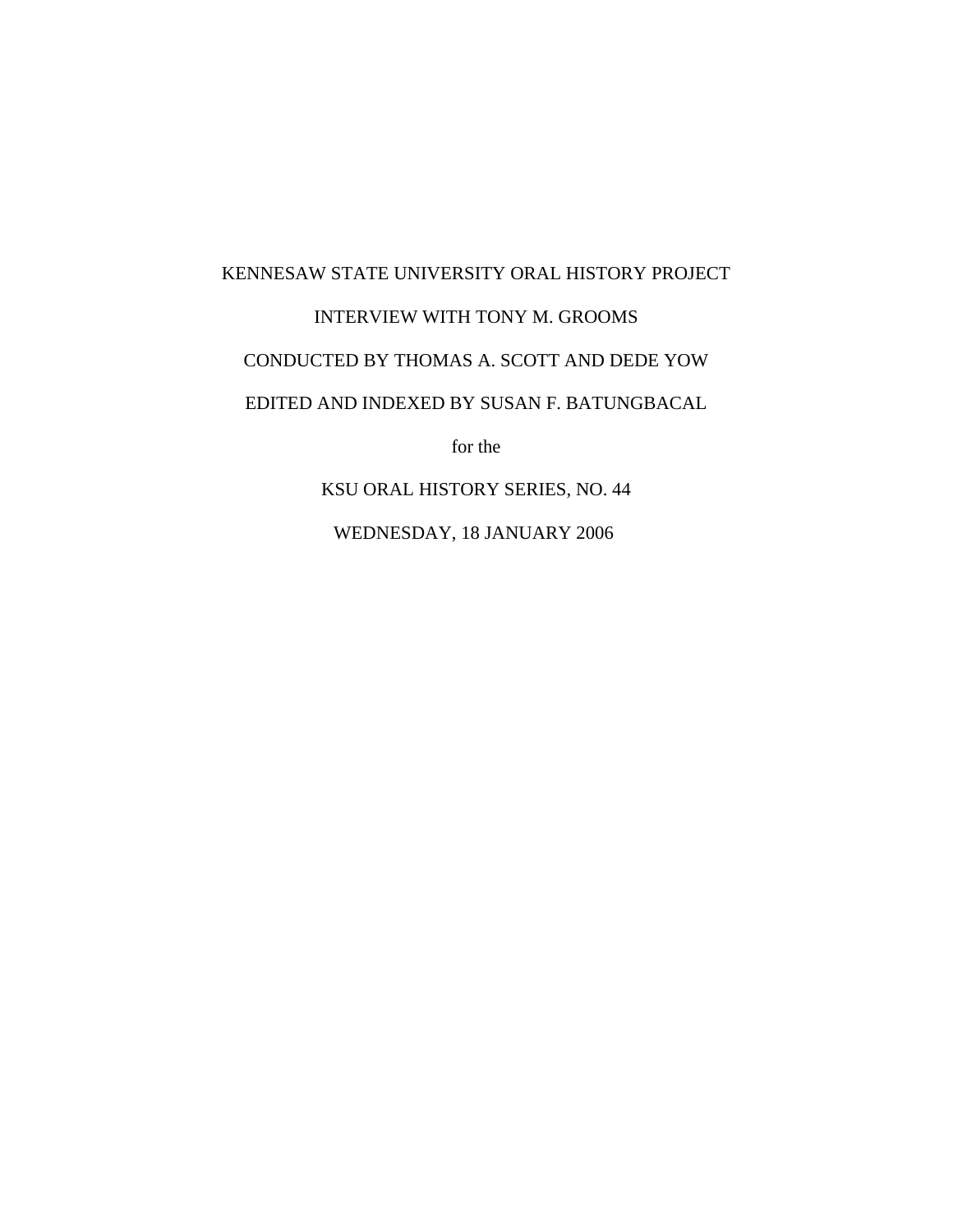Kennesaw State University Oral History Project KSU Oral History Series, No. 44 Interview with Tony M. Grooms Conducted by Thomas A. Scott and Dede Yow Edited and Indexed by Susan F. Batungbacal Wednesday, 18 January 2006 Location: CIE/CETL House at Kennesaw State University

- TS: Tony, we always begin by just asking people to talk about when and where they were born and just a little bit about their background.
- TG: Okay. I was born in Charlottesville, Virginia, as I've said many times, in the shadow of Monticello.
- TS: Thomas Jefferson smiling down on you!
- TG: Well, some people think he's still smiling! But I grew up in Louisa County, which is about twenty miles outside of the city of Charlottesville in a very rural environment surrounded by extended family. I still go back there and in every aisle of the grocery store I run into someone who is related to me. I was just there this past weekend and the same thing happened. One of the clerks said, "I know you. You're related to . . ." and then she named the ancestral tree, and figured out where we were on the branches.
- TS: What year were you born?
- TG: I was born fifty-one years ago last week.
- DY: Happy belated birthday.
- TG: Thank you.
- DY: Or belated happy birthday!
- TG: Nineteen fifty-five.
- TS: January of '55.
- TG: Yes. My father tells me that there was a great blizzard on the night that he took my mom to the hospital, and he didn't know whether or not he would make it. So there was a little excitement.
- TS: Where was the hospital?
- TG: The hospital was the University of Virginia Hospital in Charlottesville. Of course, he had the eighteen miles to go, and I suppose in those days there was no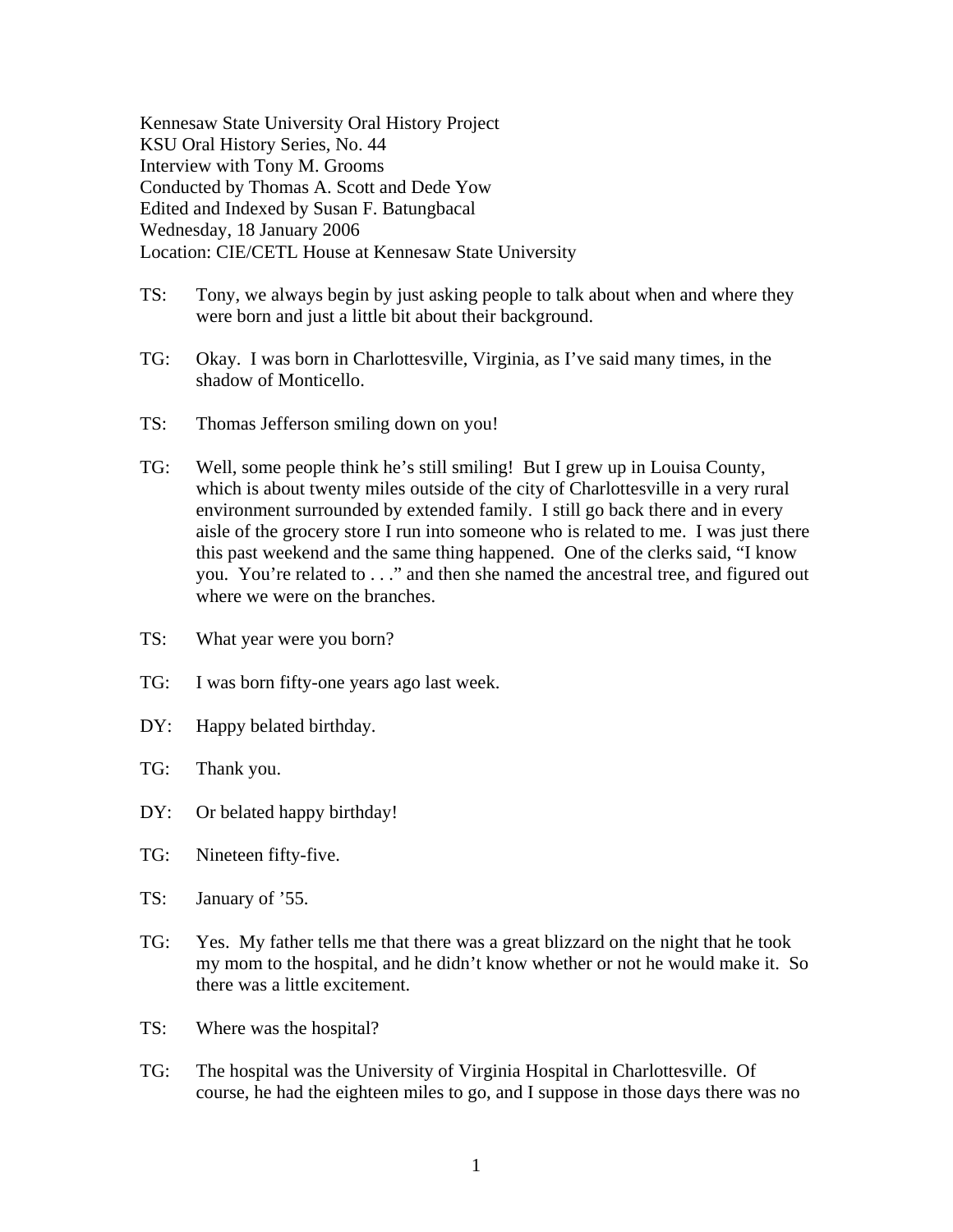interstate; so it was the US Route 250, which is hilly and it's Piedmont Country, so in the winter there are icy roads and that kind of thing. I guess they had a little adventure getting there. I'm a first born, so it was new to them as young parents.

- TS: Of course, we're Piedmont here too, in north Georgia. It's part of north Georgia.
- TG: I've never been very far from the Piedmont, or from Route 29 [laughter].
- TS: So, you grew up not far from the University of Virginia, but in a very rural area. Was your father farming at that time?
- TG: No, my father always fancied that he was a farmer, which meant that I grew up with pigs and chickens, and a lot of vegetables that needed picking and hoeing, and whatnot. My grandfather, my father's father, was actually a small farmer; he had a few head of cattle.
- TS: Did you know him?
- TG: Oh yes. He died when I was nineteen. They came from a farming tradition—the place is changing now; some of the farmland has been developed into housing.
- TS: Right, did they own their land?
- TG: Yes. There's still legatee property there from my great-grandfather's generation, and that needs to get straightened out I suppose.
- TS: How they got a hold of the land, and so on?
- TG: I don't know that. That's been a mystery to me. I actually have an aunt, who is ninety-nine years old, and she has not divulged that kind of thing; and when I've asked her directly, she said, "Nobody wants to know about that old stuff" [laughter]. So when I saw her this past weekend, I kind of sneaked one in on her; and she told me a little bit about her schooling, which was interesting. She has not had an interest in talking about it. Though in my father's generation, I have an aunt who has told me a lot about the family, and she has learned it from the older generation. So, I do know a little bit about the history, but I don't know how they acquired land. On both sides of the family they were land owning and small farmers. It's country that is primarily cattle, although it abuts to horse country. It's also very colonial in outlook**.** Green Springs, which is a national historic site, I believe—there are different distinctions of national historic place, site—but this is a district of plantations that date back to the 1730s. My family has had some association with that, as I understand; probably enslaved on one or more of the Green Springs plantations. The church that my grandfathers, both grandfathers, belonged to is Fosters Creek Baptist Church. My understanding from the church history I read, and I think my aunt still has the booklet—of course the church is still there and is still a functioning church, so someone there probably has the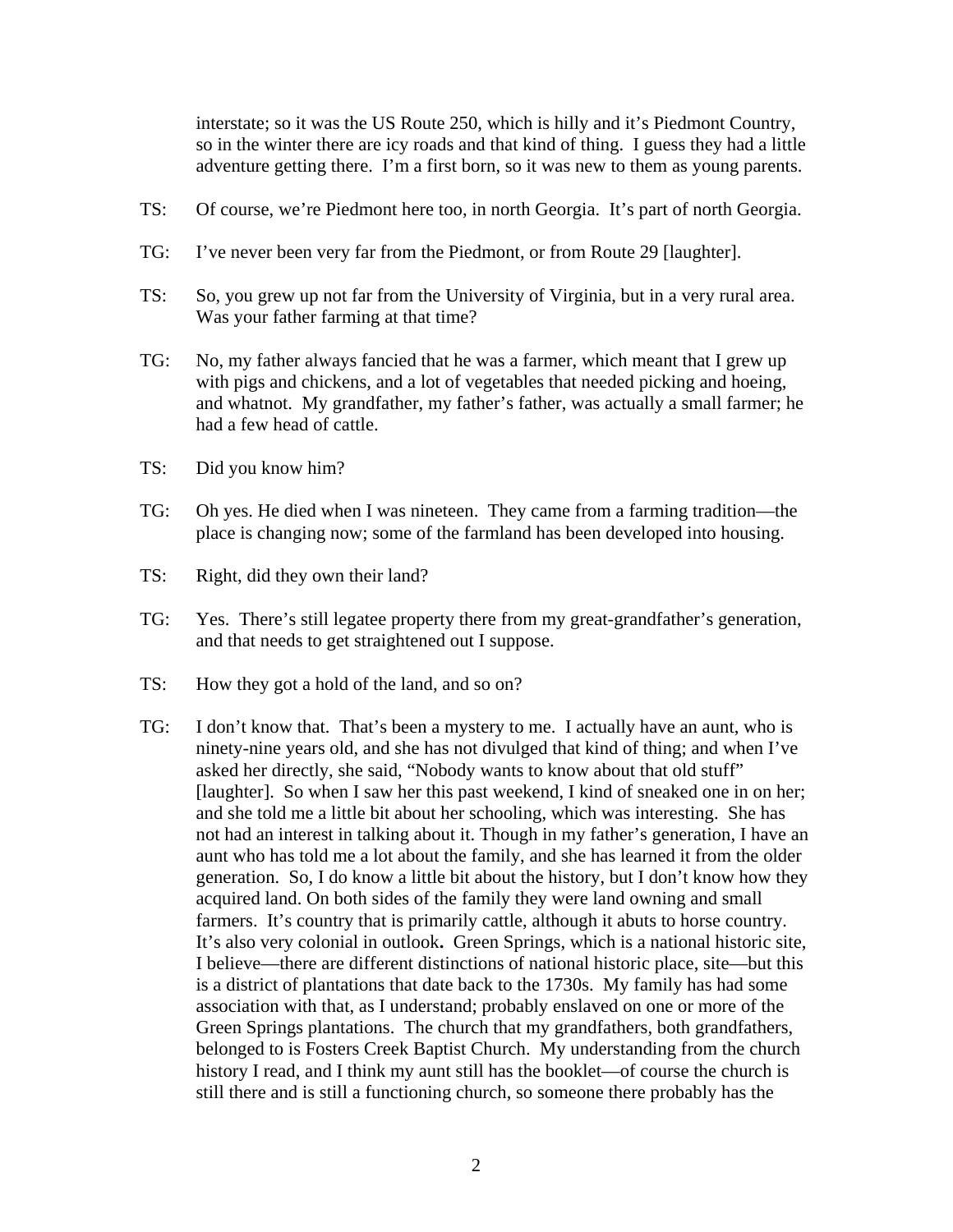history—but as I understand it, the congregation was originally slaves from a plantation that Patrick Henry had some association with. I don't think that he owned it at the time, but he might have been there. Patrick Henry moved around a bit, but at one time he did live in that area.

- TS: Oftentimes, they moved their farms around whether they moved their plantation house around or not; simply because of the poor agricultural techniques, and they would exhaust one field and move on to another.
- TG: The Green Springs area is one of those geological special places. Apparently the soil has been very fertile for a long time, and I don't know exactly why, but there is a website that talks about that.
- TS: So what did your father do?
- TG: My father was a refrigeration mechanic at the University of Virginia Hospital. He did not have a job when I was born. He had worked at different things; in some ways kind of an adventurer early on, working in West Virginia on the railroads, as a cook. I can't remember what other things he did, but at one point he had a motorcycle, I know that. My college friends admired him a great deal for [it] [laughter].
- TS: By the way, what's your father's name?
- TG: My father's name is Robert E. Grooms.
- TS: What about your mother?
- TG: My mother's name is Dellaphine Scott Grooms. If I should go to my county now, they would say, "Oh, you look like a Scott."
- TS: How about that? What's the "M" in your name for?
- TG: Myron.
- TS: Is that a family name?
- TG: No. My father's sister, who was childless at the time and loved children—and still she's kind of like a second mother to me—named me, in negotiation with my mother. My name was supposed to be properly Anthony Myron Grooms. Why the Myron, I only can imagine, is that Aunt Alberta [Grooms Ford] was living in metro New York at the time, and probably heard the name there—it's a good Jewish name. The Anthony got shortened to Tony, so legally my name is Tony. My mother says that, "Well, your grandfather had a friend named Anthony, who was a drunk, and I didn't want him to think I had named you for him." The man was a drunk, but I'm not sure whether she was pulling my leg or not [chuckle].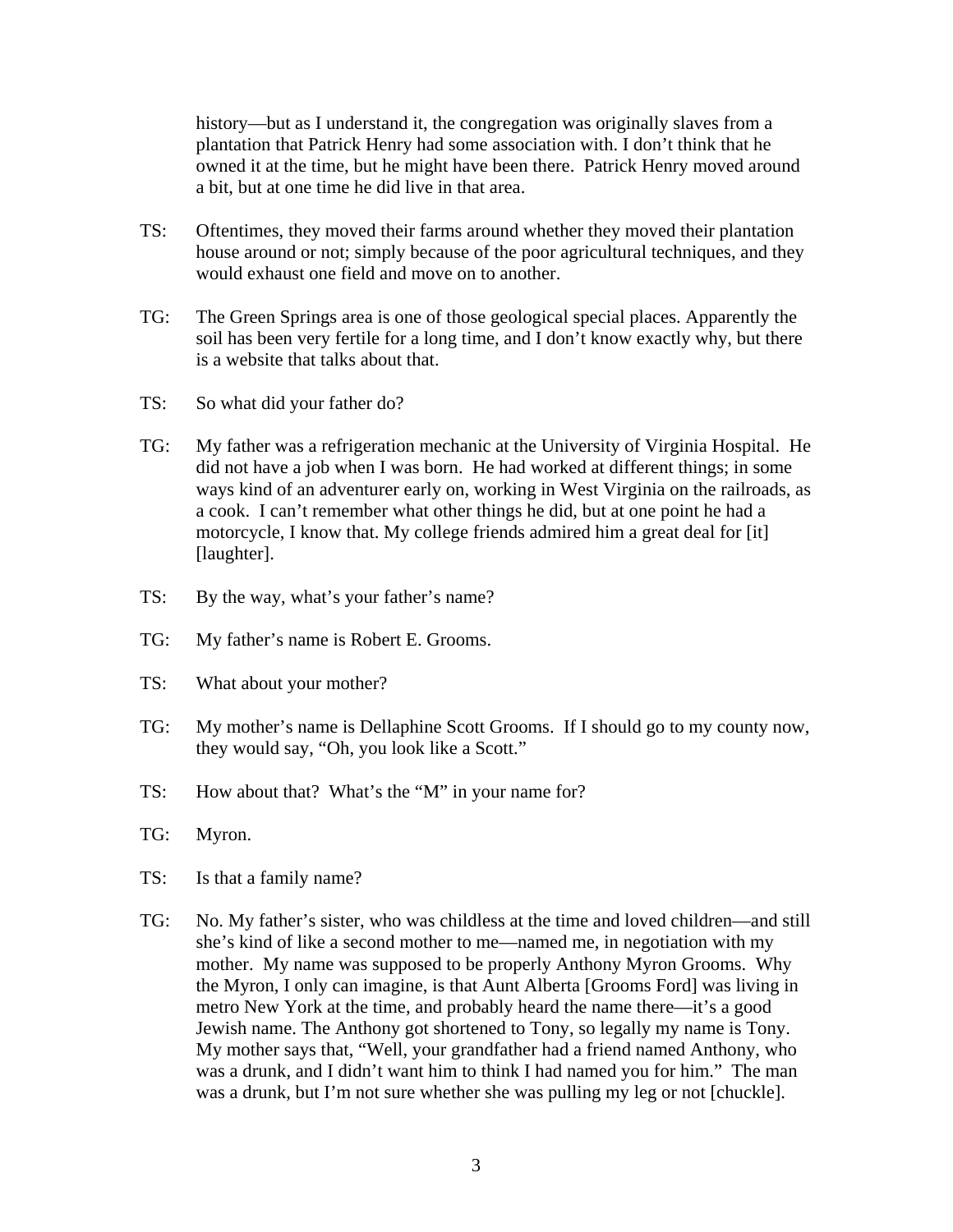- TS: Well, I noticed in the catalog, they have it listed as "Tony M. Grooms," but on your book, *Bombingham*, you've got it "Anthony Grooms."
- TG: Well, I experimented, as I think a lot of writers do, as what to call myself. It's part of finding an identity as an artist. I always thought that "Tonys" were Tony Curtis and Tony Randall; and it wasn't a serious enough name for an author, although there are quite a few authors with that name.
- TS: What was the image you wanted to project?
- TG: I wanted to be slightly more serious. At first I was TM, so my earliest publications out of graduate school, I'm TM; but people kept writing to me, "Dear Mr. or Mrs." and so I decided I really needed to have a name.
- DY: I always feel like somebody's hiding something when they have those initials, don't they? Sort of blocking you getting in there.
- TS: You went to public schools and in Louisa County, did you say?
- TG: Louisa County.
- TS: You went to public schools, and I know you've talked to our class about this before when we were discussing your books, and they want to know how much is first-hand knowledge and so on; but in your book, *Trouble No More,* your book of short stories, you've got a short story about a kid that goes through the Freedom of Choice. Why don't you talk about your own educational background?
- TG: Well, I've been really lucky. My parents weren't terrifically well educated, and in talking with my aunt you see the system that wasn't really designed to educate blacks very well. She said that they walked to school and they could only get three months of education a year, up to sixth grade. Of course, this was 1915, that she was talking about. My father, I think, had a very similar kind of background. My mother got a little further along, but she didn't graduate from high school. She was a very young mother, and my father was nearly thirty when they married. I'm lucky in that around the periphery of the extended family, there were highly educated people—college professors and a medical doctor, and we always heard about them. They were related to my father's mother. Since I've been in the profession, I've actually associated with two of them, but mostly with the one who is in English. This same aunt that I'm talking about, who is ninetynine, Aunt Nettie—I guess it's a Victorian name—she and her husband used to board teachers; so by the time I started first grade, I knew the teachers very well.
- TS: What's Aunt Nettie's last name?
- TG: Morris. She would be Nettie Dickerson Morris.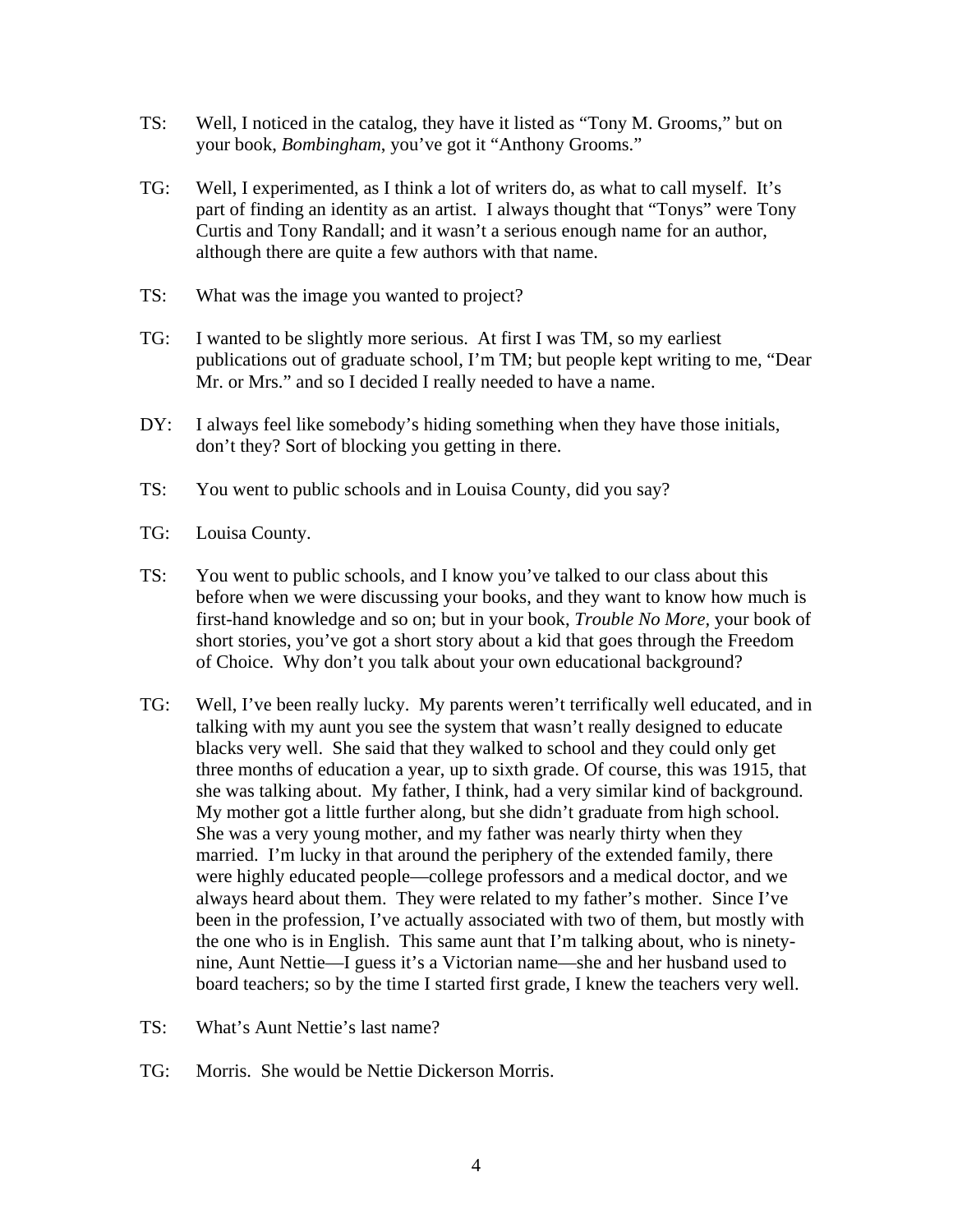- TS: So they boarded teachers.
- TG: They boarded teachers, and in particular two. One from Philadelphia, who was the first grade teacher, Mrs. [Rosa] Hawkins, also known as "the Hawk," had a reputation of being a bit mean, and she was a bit psychotic, I think, in some ways [laughter]. But they were good teachers and very dedicated in a system that was not very supportive of them. Before I started school I had already learned [since] my mother had taught me reading and writing; and the expectation was that I was to teach my sister, who was two years younger. From the beginning, I guess I've been reading, writing and teaching. I started at the Ferncliff Elementary School, though it was not located at Ferncliff [laughter]. But the Ferncliff School has an interesting history in that—again, going back to Aunt Nettie, her choices of schools were the Ferncliff School or the Bells Crossroads School. She said that Ferncliff was closer, but she preferred Bells Crossroads, so they walked, I guess, probably about three miles to get to that school. The Ferncliff School burned, and for a long time my mother's grandfather, George Parrish, advocated for the building of a new school for blacks. He worked very hard to get that done. Just before I started school, there was a new school built. As I said, it was built to be inadequate. [There were] five classrooms for seven grades, and no amenities, except bathrooms, but no library, no cafeteria.
- TS: Right. Is there a Rosenwald school in that area?
- TG: No. This was a part of Virginia, not far from the University of Virginia, which is still, I think, the intellectual center of the state.
- TS: But at that time, segregated.
- TG: Yes, segregated.
- DY: And male only.
- TG: And male only.
- TS: Segregated two ways.
- TG: Right. And of course, only about forty miles out of Richmond as well. I-64 goes right through the county, and the county is now beginning to develop; but particularly in those days, it was really no-wheres-ville. Apparently it was more the center of attraction in the nineteenth century when the Green Springs district had a spa that wealthy people came to; but by the twentieth century it was just something you just passed through. It's also funny to go to Charlottesville now, as an adult, and to hang out with the Charlottesville intelligentsia, and to hear them talk about Louisa, because they look upon it as just the most backwards place on earth. "We just can't understand those people in Louisa! They're just so backwards! Of course, dear, you're different because you got out!" But the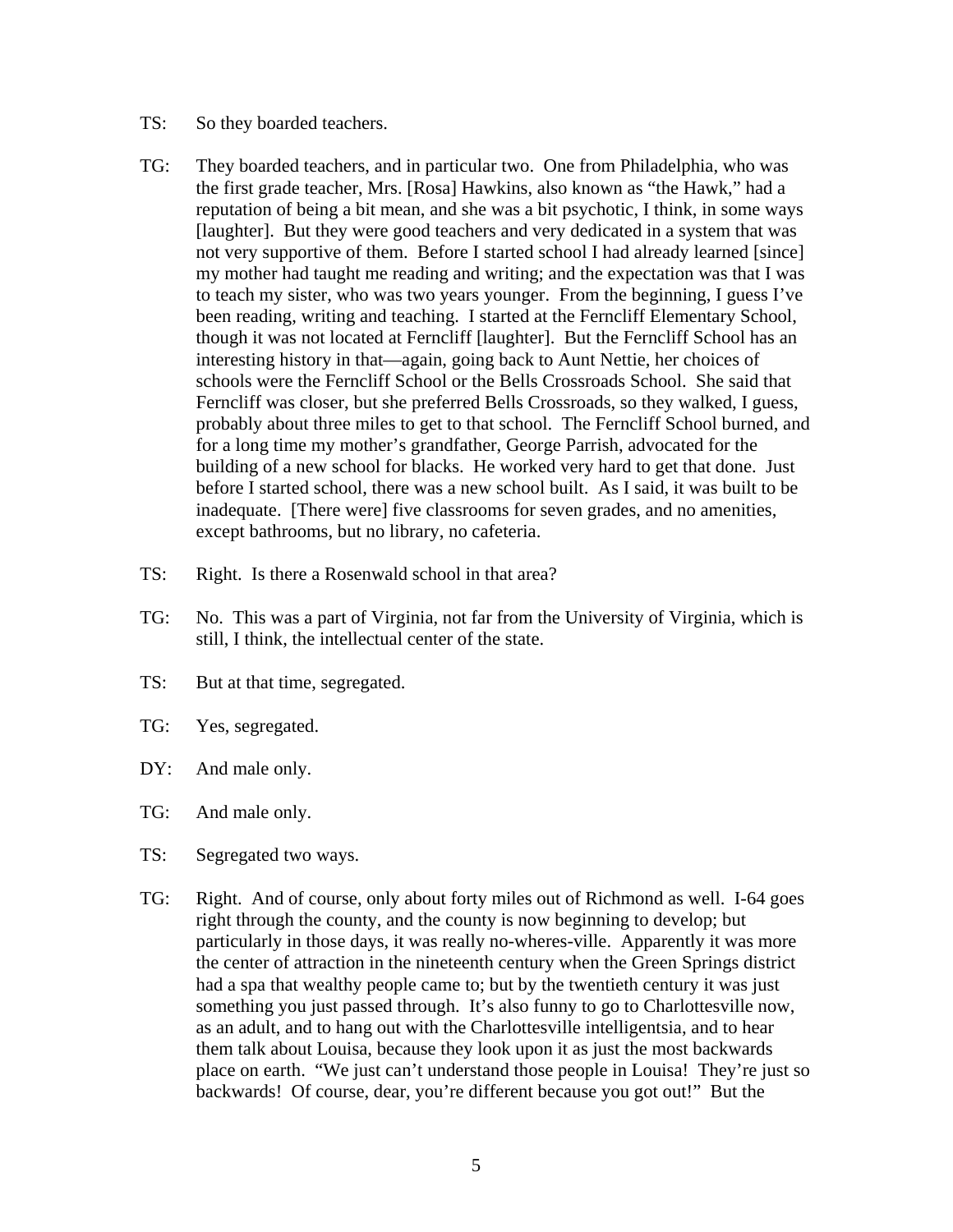county is changing because it's getting impacted by people coming from Washington, which is about 120 miles away; but [it's] right in the triangle, Charlottesville, Richmond and Washington, and for a long time it was really kind of lost. I did have the experience of being in that segregated school, even though it was after *Brown v. Board*, and was there until sixth grade. The thing that I remember most about it, and I think probably any student remembers, is that there were dedicated teachers. I didn't particularly enjoy the "Hawk," but she got the job done. And then my second grade teacher, Mrs. Mason, is someone whom I also had in eleventh grade; and I count her as one of the great inspirations of my life, though not in the second grade [laughter]. And then my third and fourth grade teacher was someone who just died last year in her nineties. In fact, going home I saw her granddaughter, so you never escape these people, it seems. She was a real character, Mrs. Merman Johnson. Tall, generally unkempt, seems never to have had her hair in place, always had this big purse that was overstuffed and you couldn't zip it, and always carried under her arm. She kind of walked with big steps and she had a hoarse voice. I remember she had hairs on her face.

- TS: Sounds like you had a novelist's eye for detail even when you were in the third and fourth grade.
- TG: Well, she was quite a peculiar person.
- DY: Did she scare you all?
- TG: She scared the heck out of me! My first encounter with her was really when I was still in the second grade. I was cutting up, and she came up behind me and whacked me on the butt; and I remember, even today, she said, "Sitty downy, sitty downy" [laughter]! I guess that was baby talk, or something, but it was more of the surprise of it that scared me. She just scared me to the nth degree. Then, I had her in the third grade, and I was still afraid of her; but by fourth grade I had gotten used to her, and I recognized a couple of things she did, given the fact that she had no resources. One of the resources she had, in fact, the only library she had, was a set of *World Book Encyclopedias*. Mind you, this was the 1960s and these were 1930s issued. She would say, "Go to the encyclopedia," and this was standard assignment, "find an article and do a book report." So we did a lot of reading and writing and that reading was really very explorative. The other thing she did that was interesting, was that we had our Virginia history-book, which gave a very biased view of Virginia History; [and while] never countering directly that view of history, would also tell us about Maggie Walker, the black banker, the first woman banker, and Frederick Douglass, and all these other figures that, interestingly, when I moved to the white school, we never talked about—well, obviously, we never talked about.
- TS: Teachers probably didn't know about them.
- TG: Probably didn't.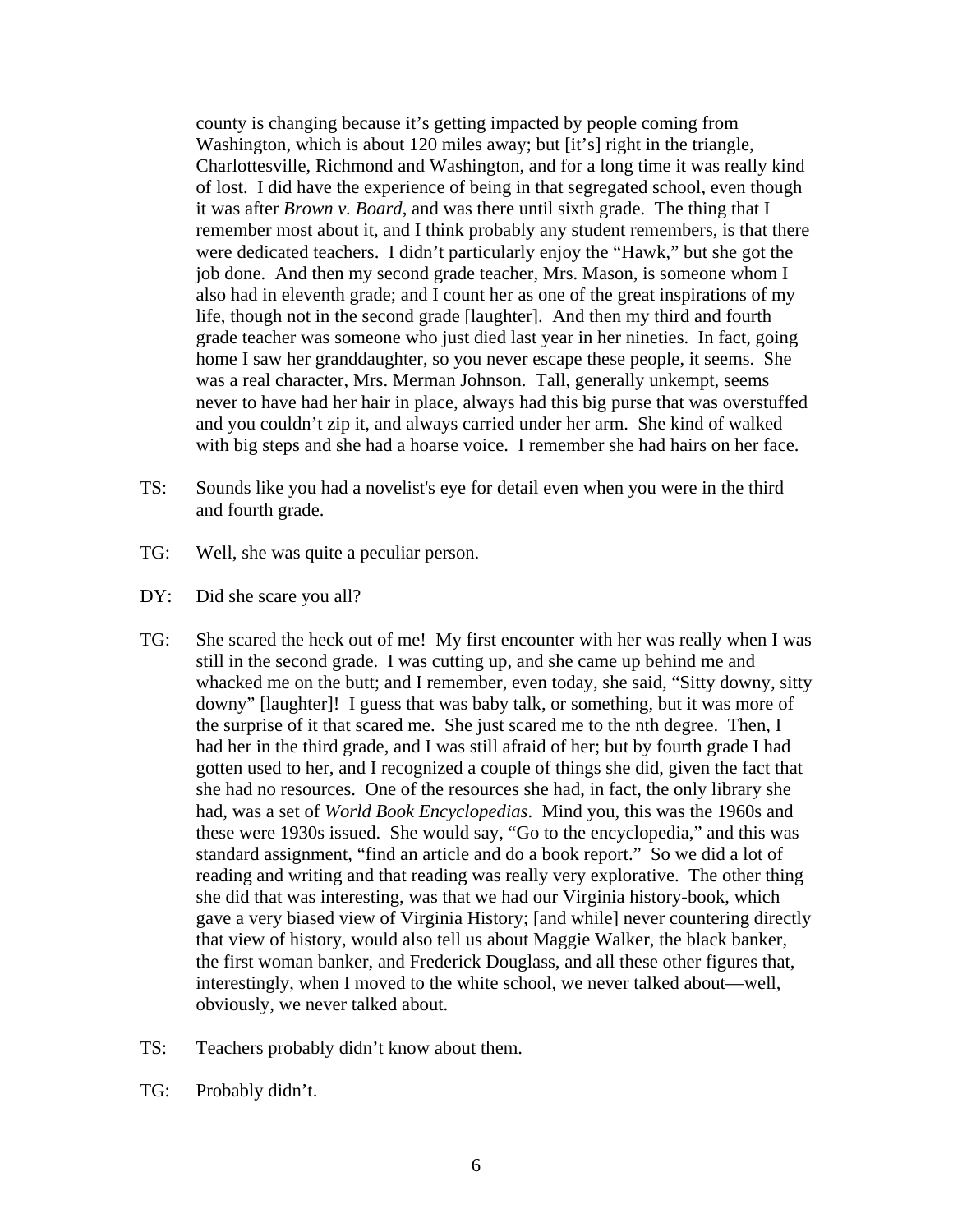- TS: They should have known about Fredrick Douglass, but Maggie Walker?
- TG: I don't know what they knew actually, but Johnson stands out as someone that I remember as being encouraging. I wrote my first short story in her class. As I like to say, I got my first severe criticism, as it was all very sloppily written. I was in the mad rush of inventing and when I showed it to her, of course, it just wasn't up to standards in terms of punctuation and spelling, and all that. She just said, "You can do better than this," and handed it back to me rather roughly. I was so disappointed because she hadn't seen the vision [laughter]. But I do remember her as an inspiration early on. After that, the Freedom of Choice came, and I've been remembering more about it recently. I know that my parents wanted the best for us, but I'm not sure how willing they were to risk us to get it, and this was my sister [Robin E. Rucker] and myself. But there was a woman named Alberta Guy Despot; for a while she had a school named for her and she was a black educator and kind of a leader. She was a very nice woman and very, very much respected. She went around and talked to parents; and she saw my parents as good candidates to put their children into the white schools, and so they did.
- TS: Why were they good candidates, do you think?
- TG: Well, I think because I was held up to be a good student, and Robin was a good student too, although she was never quite as ambitious as me, I think, in terms of her studies. But she was a solid "B" student.
- TS: Did it help that your parents owned their own property, and that your father worked in another county?
- TG: Possibly. The Freedom of Choice came from the state of Virginia; it wasn't the most socially progressive institution.
- TS: Which county was it that absolutely closed their schools for seven or eight years?
- TG: Prince Edward County. There are a couple of different "Princes" around there, but Charlottesville did too. It was before I started school, so it was probably midfifties. I don't think Louisa ever did. It's so isolated in a way that these issues were not prominent issues, and there was rarely a challenge to the system, because everybody knew everybody, and everybody kind of knew what was supposed to happen, and when and how it was supposed to happen.
- DY: When you say the system, you mean the Jim Crow system?
- TG: Yes, Jim Crow. But even on top of that the general aristocracy, and what a lot of people don't realize is that whites were ranked in the aristocracy, too, so there were the big landowners. To this day, I only know their names. I don't think I ever met any of them, and we didn't go to school with their children. As far as I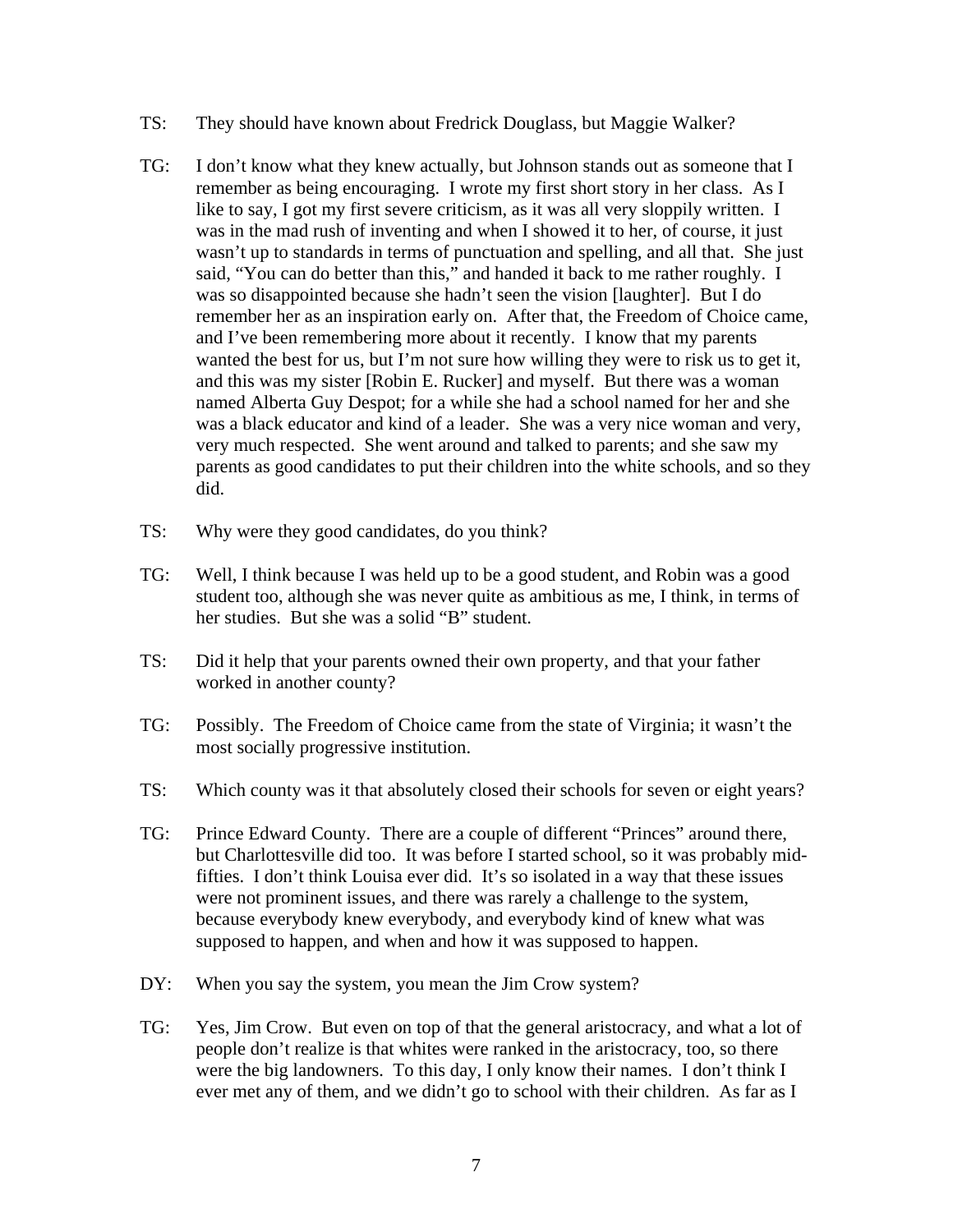knew, they didn't even have children, but I'm sure they must have [laughter]. Charlottesville is dotted with all these private schools all up in the mountains, and I'm sure that's where they were. The aristocracy in our public schools were the sons and daughters of lawyers and doctors, but the real wealth was not represented in public schools. Anyway, we made that change, and I remember pretty well; and it wasn't, looking back on it, such an awful experience. But as a kid, any time someone throws a spitball at you—and calls you names—is pretty awful. But the thing that really made it a good experience, again, was that we had good teachers. We were kind of lucky in that the teachers were young and idealistic, and many of them—I remember let's see, I'm trying to count on my fingers, well, [in] the first group of teachers that I encountered, only one, of four, was kind of invested in the system. But she never in any direct way made you feel uncomfortable; she was very professional about it, but I did get the sense that she would have preferred not to have had me in her class. But she never said anything mean to me. My brother, when he came the next year, had a bad experience and my parents took him out of the school.

- DY: Were you all riding the bus to get there?
- TG: Yes, that was the worst part.
- DY: I think I remember you talking about that.
- TG: That was the absolute worst part.
- TS: What is your brother's name?
- TG: My brother is Arnold, and again, this is a name coming from Aunt Alberta, Arnold Grooms. He's six years younger, so he was only in the third grade when he made the change, and my sister was a fourth grader, I was a sixth grader. I found my teachers to be generally very supportive and engaging and welcoming. The principal of that school was a guy named Mr. Hoover. He was tall and baldheaded and no-nonsense—this is a place of education and that's that. I remember when we would have to go to report the kids on the bus who were just getting out of hand; we were just covered with spit by the time we got off the bus. A lot of it was because the bus driver was a teenager himself, and he was going to the high school. So we went in and a few minutes later it was settled. You don't throw spitballs on that bus. After that, there was less trouble. We still got names called and stuff like that.
- DY: How small a minority were you?
- TG: At first it seemed that there were lots of black kids there, [and] I don't remember exactly when it happened; but at some point I found myself being one of two black children in my particular class. In the entire sixth grade, I'm trying to think, but I really think there were only a couple of others.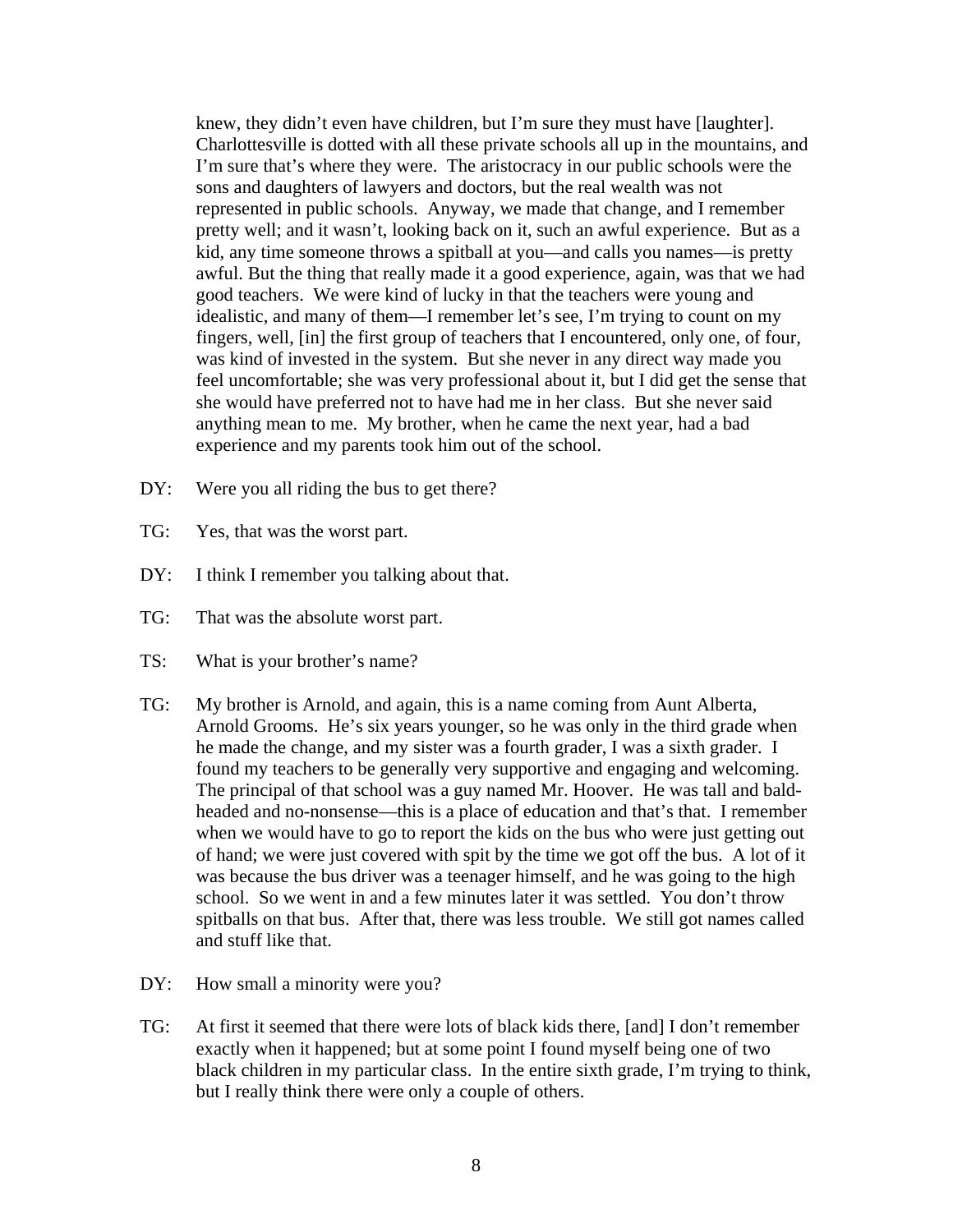- TS: That stuck it out?
- TG: Yes, that stuck it out.
- TS: This is about 1967?
- TG: This is '67, so '67 through '70 was the time that I was in the Freedom of Choice.
- TS: So Freedom of Choice was still in effect as late as 1970?
- TG: In '70, came the mandated integration and that was a big year, a big change. And what's confusing to me also, because for three years I'd been with white classmates and had friends among them; and then suddenly, here comes an influx of black students so that 50 percent of the school was now black and it was during the time of the Black Power movement.
- TS: The Black Power movement did reach Louisa?
- TG: In a way, primarily through the pop culture. So the bully from the black school shows up now in the integrated school, and, you know, "What are you doing over there with those white kids [chuckle]?" And of course, it had been three years since I'd been with the black friends as schoolmates. Though again, because so many of them are related to me, I knew them from family. But still that was the kind of uneasy feeling, not being sure which side of the line to stand on—because there was definitely a line there. How do you step through this kind of maze where if you walk one way you're an Uncle Tom; if you walk the other way you're, I don't know what, but you're not with us.
- TS: You're Huey Newton or something.
- TG: Yes, something like that. But the other thing that happened too was that there was stratification within the school; so that in the college-bound program, again, I would find myself one of very few blacks in the classroom. So in some ways, once the bell rang I was kind of back into the segregated school again.
- TS: That's kind of been a critique of integration, hasn't it, that with tracking, oftentimes, you have an integrated school where the classes are still segregated.
- TG: I found that mostly to be the case, particularly when it came to math class. And the same kids, interestingly, who made the Freedom of Choice change, again Morrises, and they're not blood relatives, but they're related to Aunt Nettie's husband, so we kind of grew up with the Morris twins. I was supposed to have a romance with one of them, though it was hardly a romance. We couldn't go on a date unless her sister had a date too, and her sister could never get a date [chuckle]. Anyway, they were the same black kids from that school, the ones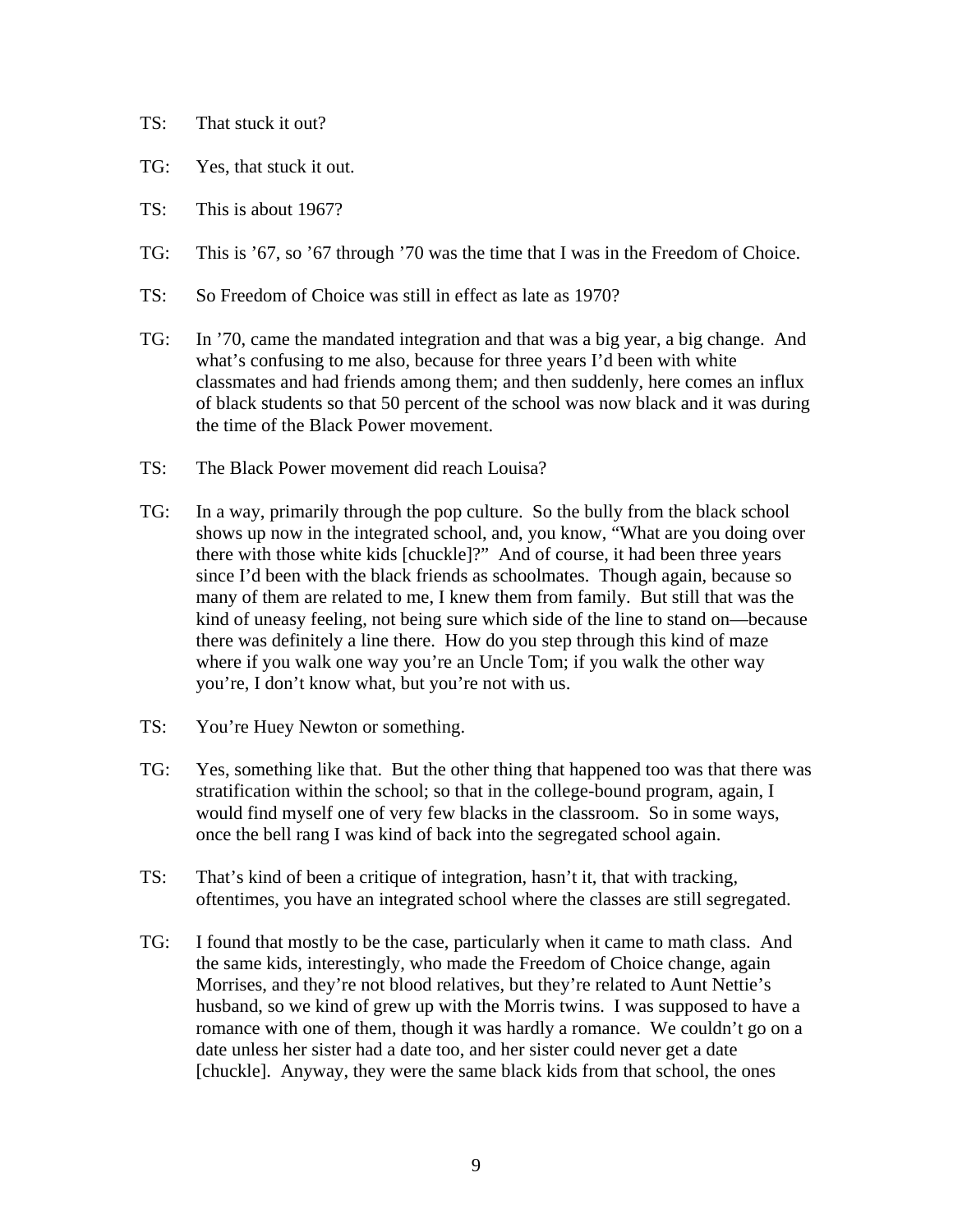who tracked along with me for the most part. There were some others, but familiar faces all the way through.

- DY: Tony, one of the things that I've heard more and more, is that when black children were moved to white schools that what they lost was the history and the culture that they would get from their black teachers in their black schools.
- TG: I would say that's true. We certainly did not get black history until probably ninth grade. Again, this is because after the federally mandated integration—and that black history came primarily from a white teacher. He was, again, someone who was idealistic and put that content into his class in a kind of a muted way; you still had to be very careful. I don't think that the school board was really interested in having a lot of black history; it wasn't the thing that was done.
- TS: I'm sure they didn't push it.
- TG: No. But I think his name was Levin, and he was one of the more progressive teachers.
- DY: Were they coming from the north, or were they coming out of the University of Virginia and just coming out to the area?
- TG: Yes, that was kind of the tract, from the north to the University of Virginia and then into these kinds of schools for a few years. Usually they didn't last very long because the pay was bad, and I think there were restrictions that they couldn't abide with.
- TS: Haven't you said it before that a number of these idealistic teachers were the first women to go to the University of Virginia?
- TG: Well, certainly among the first women, if not the first. I forget exactly when the University of Virginia allowed women in, but it was the late '60s I think.
- DY: It was, at least, the late '60s.
- TG: So in '68, two of the teachers I had were women from the University of Virginia; so it was probable that they were certainly in the second class, if not the first class of women to come through.
- DY: I bet that was fun [laughter]!
- TS: Pretty good stuff for a writer to experience all of that. If everything had gone smoothly you wouldn't have anything to write about.
- TG: That's true. You know, they say, why are all the great writers from Mississippi and Ireland and places where there is conflict. Happy stories aren't interesting.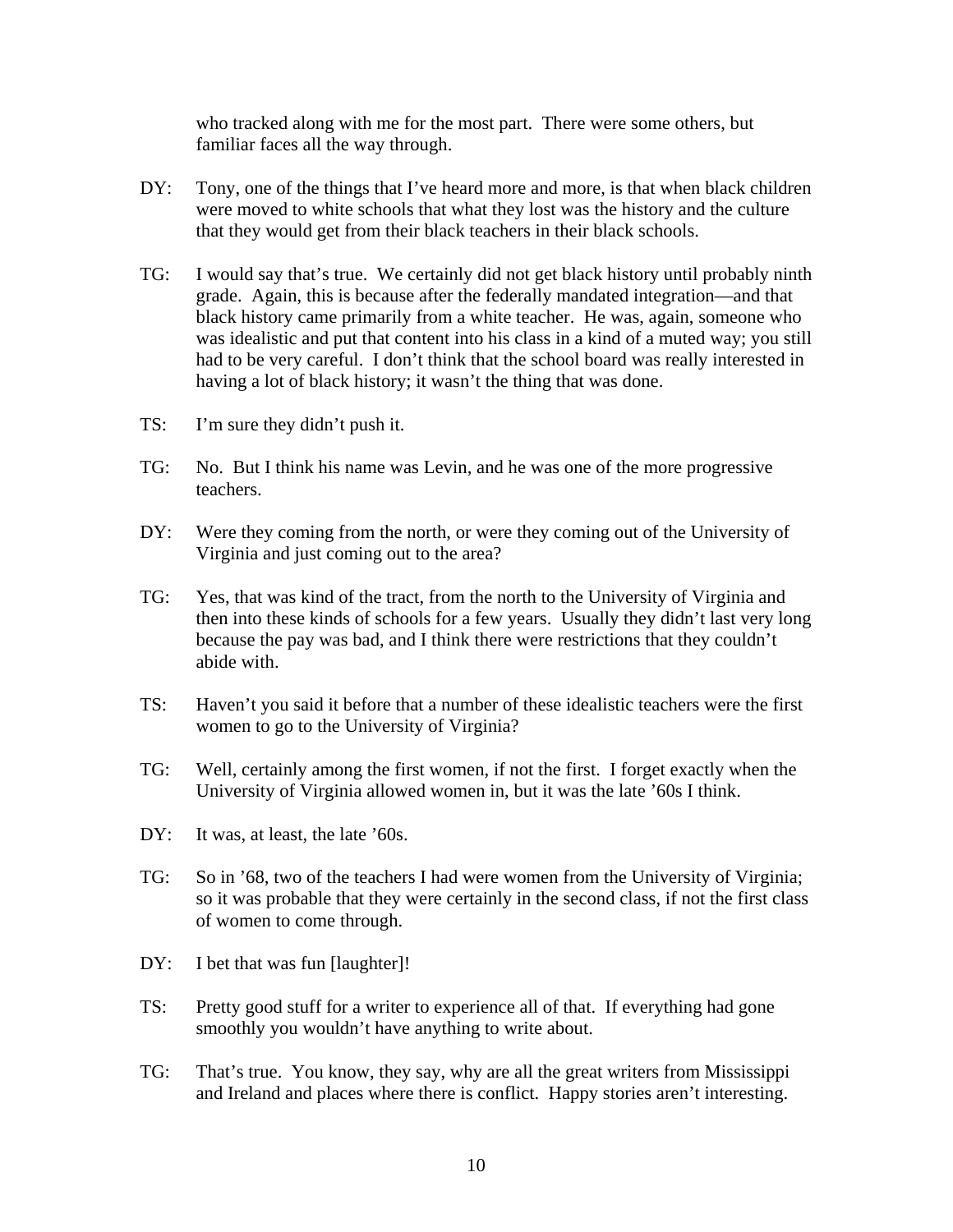Again, in those days, too, I was kind of aware of the change that was going on, but I didn't really have the broadest context for it. It was primarily because I was a child, and it was primarily what my parents wanted; and of course, I did what they told me to do. Then I found my place. I found my friends and I knew which people I could hang out with, and which people didn't want me around, and which teachers I could trust. You learn that kind of thing as a matter of survival.

- TS: We had the Martin Luther King holiday earlier this week; how was that treated in your school in '68 with the assassination, and so on. How did they handle that in your school?
- TG: Well, mostly it wasn't talked about. There was always kind of a buzz and derogatory talk about the Civil Rights Movement. [President] Johnson, in particular, caught a lot of flack from people who didn't like him, but this was on the school bus. In the schoolroom itself, I can only remember one comment that stayed with me, because I liked the teacher a lot and, generally I thought that he was a progressive teacher, but he was talking about Martin Luther.
- TS: "The" Martin Luther?
- TG: "The" Martin Luther, the theologian, and then he said, "Not this fool, Martin Luther King." That stung me that that teacher would say that kind of thing, because at home I was getting a lot of, well, not a lot, but certainly enough of the Civil Rights Movement to know a little bit about what was going on; primarily from television and through magazines that came to the home, and talk. My father's father and Aunt Nettie's husband, Uncle Phil, Uncle Philip Morris, were great loud debaters, usually making the same point, but seeing which one could make it loudest. My father was always privy to these, but he never really said much. He just kind of agreed, because he was of the next generation and he wasn't supposed to talk when adults were talking, even though he was in his thirties or forties by then. But there was always that interesting talk at my grandfather's house; and we would go there almost every day, certainly until the mid-'60s, but we'd go to watch the news. But even after we had a television, and we didn't get a television until after the Kennedy assassination—I think that was what prompted us to get a television—because my grandparents had a television, and they were a little less than a mile away.

## [TAPE OFF BRIEFLY]

- TS: You were talking about your grandparents having a television, but you didn't get one until after '63.
- TG: After Kennedy's assassination, I guess because there was such interest in it, my father finally decided that we needed to have a television. We were running about a bit, and I remember being very disappointed that I couldn't see the funeral; because I had a cold, and they wouldn't let me out of the house to go to my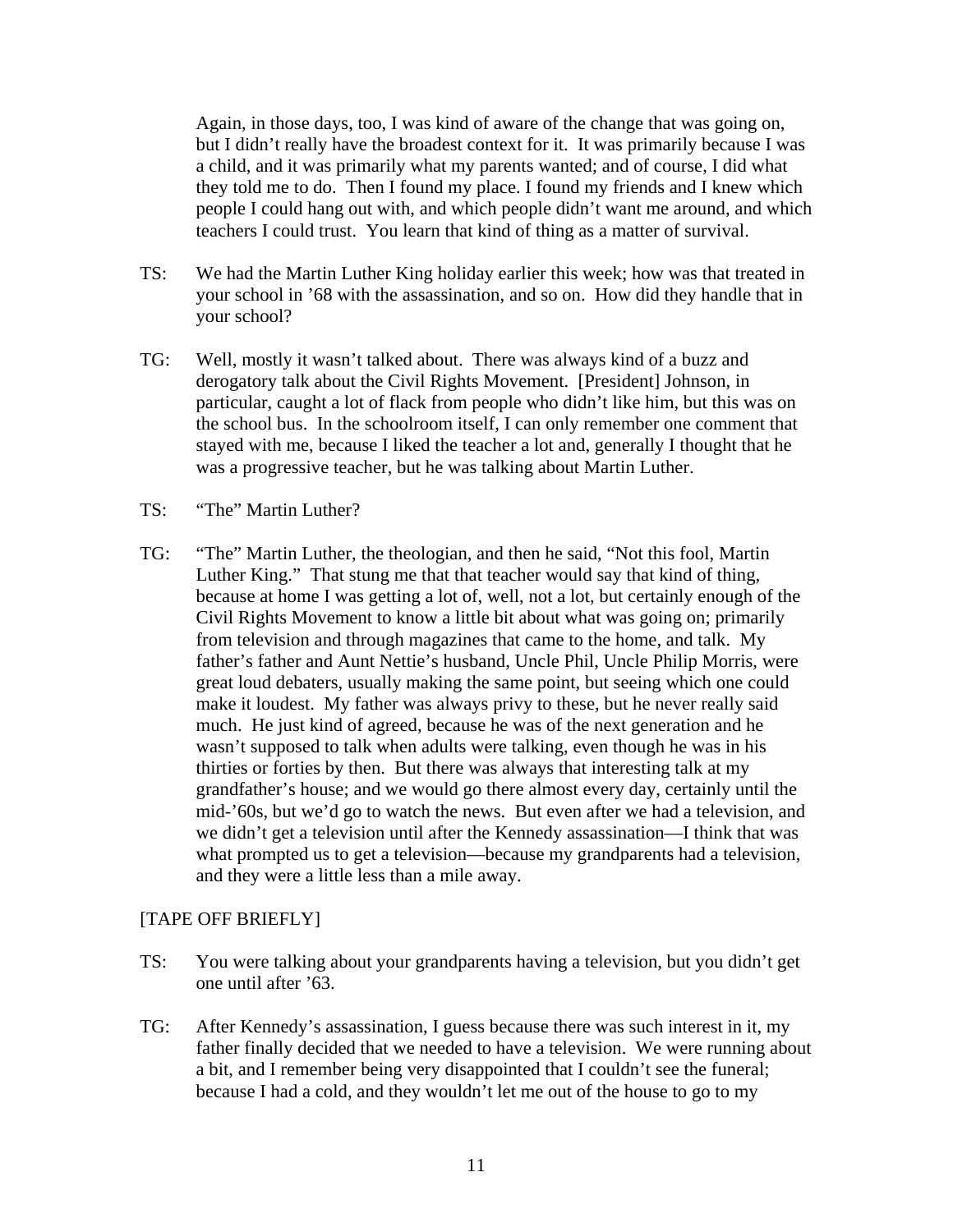grandparent's house to see the funeral. So my mother and I listened on the radio. Television really played a large role in bringing the events, even though we could only get three channels. People can't believe that today. We probably got more news in fifteen minutes than people get in twenty-four hours today.

- TS: Right.
- TG: So the point being, is that I had a context for King from home—we certainly weren't getting it in school—and so when the teacher called him a fool, I felt very betrayed in a sense because this was a teacher who liked *Star Trek*, which I had never seen [laughter]! Even though by the time the comment was made we had the television, but I think it competed with a soap opera called *Peyton Place*.
- TS: *Peyton Place* was a soap opera?
- DY: Exactly!
- TG: I think it was a soap opera!
- TS: I didn't know they made a soap opera out of it.
- TG: It was after nine o'clock anyway, so at nine o'clock we went to bed, and I suspect that bedtime was set because . . . .
- TS: Oh, I think there was an evening show.
- TG: The risqué show came on, so this teacher was very involved with *Star Trek* and, of course, kids liked that. I guess the only thing, when King was assassinated, I remember there were some jokes going around about why was Coretta Scott King like a spider? Because she's a black widow. That kind of thing. The one thing that interestingly shook up the town was that there was a memorial march for King. My mother worked at a textile mill that was located just across the street from the school, and she was a part of this little march—there were about twenty women. And I remember the build-up to it was as if the Watts Riot would have occurred in downtown Louisa, which at that time may not have had a stoplight. But things went on. As I remember my mother said they left on their lunch break; and they walked probably twenty minutes in the few blocks of downtown, silently, and then returned to work. She said that the streets were empty, and there was no real big deal. We were in school, so we didn't see it, but the buildup to it was as if the world was going to end that day because these women were marching.
- DY: She might have taken a risk, too, doing that. I'm sure there was no union at that mill.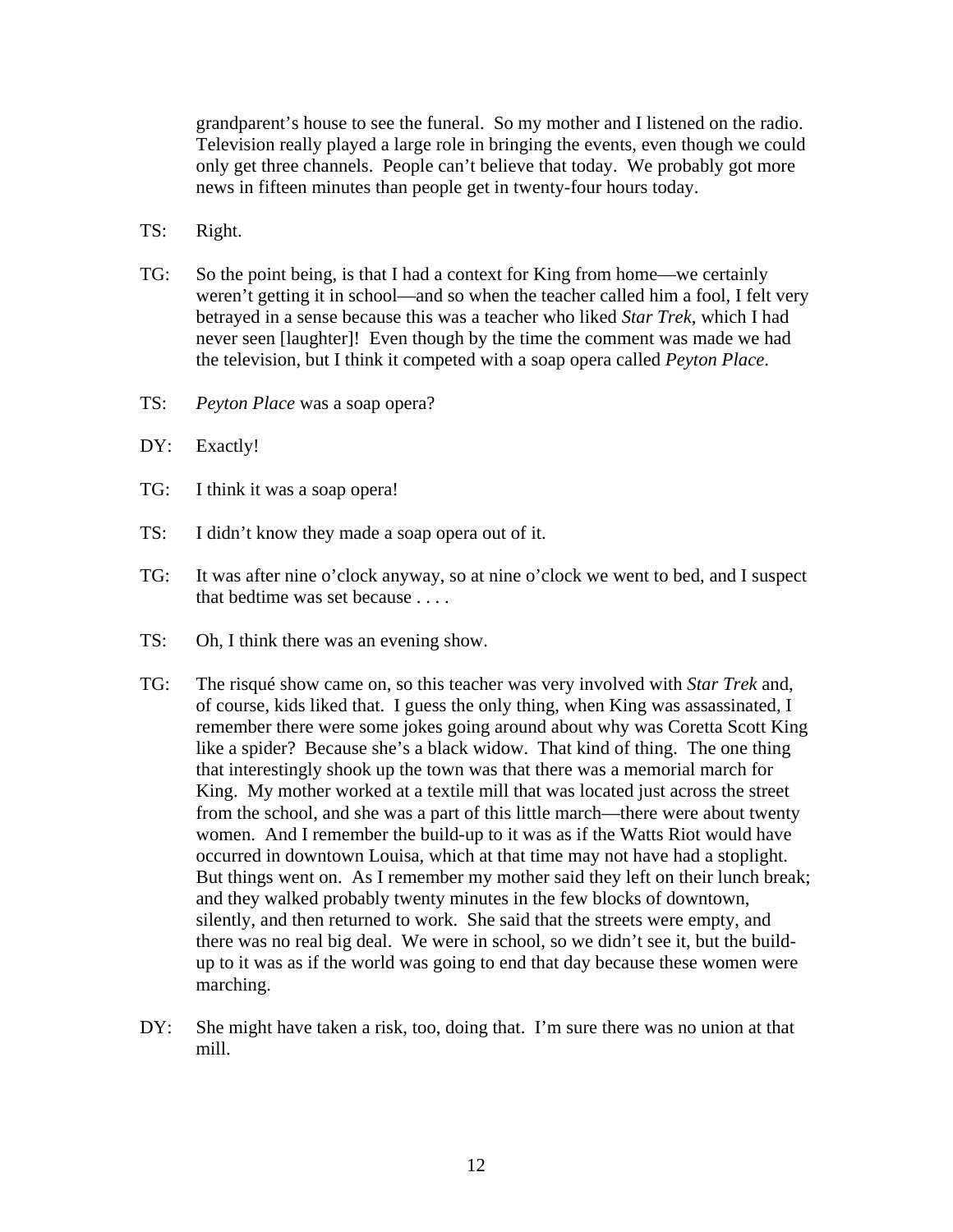- TG: No, there wasn't. That's why that mill was in that town. There's another factory in town, as well.
- TS: Were you parents under any pressure to take you out of the Freedom of Choice School?
- TG: If they were, they didn't let us know. As far as I could tell, there was no official pressure. The only pressure that I knew about came from my grandmother, my father's mother; and she was very, very cautious, and I think she just saw this as something that the children ought not be involved in. When I was in Boy Scouts, we had a Boy Scout jamboree, which was to be an integrated affair in Charlottesville, and I can remember very well preparing for it. Actually it was Cub Scouts, it wasn't even Boy Scouts. We were preparing for it, and so forth, and I remember my grandmother saying to my father that we shouldn't go, "because they'll just kill him!" Then she had a little speech with me, too, of how to be careful, and stick with your parents because you could just go there and get killed. That was what she thought. This was a woman who had lived in the Bronx in the '30s. She had interesting aspirations, but [was] never able to fulfill them. She was very interested in fashion, but was essentially a country wife, a farm wife. Though, in the '30s when things were hard, she took a job in New York City as a waitress. But if any grandchild went any place it was a major event. You can't go. One of the funniest things was when my mother got her driver's license and was driving about by herself; I remember one lecture was, "Dellaphine, take Tony with you." I was five or six. "Take Tony with you." "Why?" "If you have a flat tire, you need a man with you" [laughter]. I was hardly a man, but that was kind of the rule in her imagination.
- TS: At leased somebody was with her and that was probably what she was thinking. Who's going to bother a woman with a child?
- TG: Well, I think it was so I could fix the car [laughter]!
- TS: Oh, she thought you were going to fix the tire?
- TG: Well, that was her. In some ways, she was a great independent spirit; but she didn't want other people to have that independence; she wanted to protect them. So she was the great nurturer of my family. At her funeral, I was really moved when all these messages came in from places I'd never heard of, people I'd never heard of; and they all said essentially the same thing that at some point my grandmother had been very encouraging to them, very nurturing of them, that she had taken them in at a certain point. These things had happened long before I was born, things that even happened after, that I never realized to the degree that she had that influence on people.
- TS: Well, let's see, it's 1970 when you graduated from high school, I guess.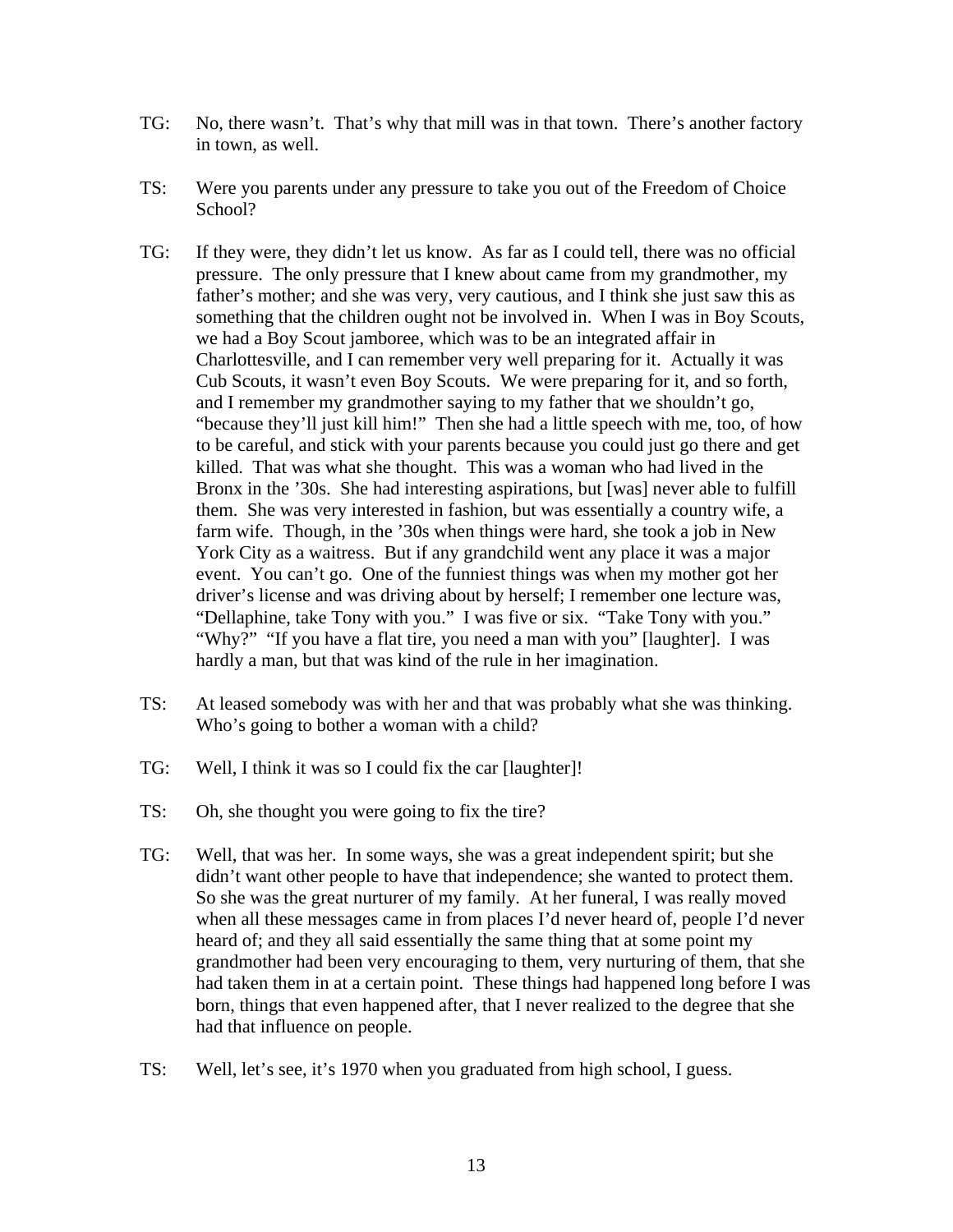- TG: '73.
- TS: Okay, I've got my dates wrong.
- TG: '70 was the general integration. '73 was the graduation.
- TS: So you graduated in '73, and you went to William and Mary after that, the College of William and Mary. Did they give you a scholarship to go there, or how did that come about?
- TG: I got a little bit of help, a little bit of a scholarship. That was kind of an interesting thing, because I had dropped out of the human race by then, along with a girlfriend. I was the editor, or co-editor, of the high school newspaper, and she was the editor of the yearbook, so we got to go up in the balcony of the auditorium for study hall; and we would get up high enough so that we couldn't be seen from the front where the teachers were, and snuggle [chuckle]. She was someone who was very much into the Woodstock scene, and so we would hide up there and talk about things like the Vietnam War and being hippies, which we weren't; and fantasize that we could be, and so we made a pact that we would drop out of the human race and just go and be love children, or whatever. But the truth of the matter is that even though I was having this—and it's kind of a pathetic thing to realize now—it was the best preparation that Louisa County could give to its students. It was the double whammy of segregation and being rural, but it wasn't a great preparation. Even though I was having a college track preparation, I really wasn't thinking much about going to college; I didn't have any models for going to college. There were those people on the periphery, who were my grandmother's cousins who were professional people; but by and large, boys from my county went to the Army, and the Army was seen actually as a great step up [chuckle]. I remember, actually, a friend of my dad's had a career in the Army, and I always thought that my mother admired him more than she should have; because he lived in Europe, of course, it was on a base in Germany or something. And when he came home he drove a spanking new car; it was all shiny and the dust didn't seem to stick to it, and she would always say, "Oscar this, Oscar that." But that was the model, and the Vietnam War had been in my head since the seventh grade; so I thought probably that's where I would go, that would be the way to get out. I wasn't that much for farm work, not real farm work. You know, the gardening and feeding the pigs, I could do that okay; but really getting out there, and growing hay and that kind of thing, so that was kind of where I thought I was going to go. Then I went to Boys State, which is a program that trains students in government. In Virginia, it was run by the state police and had a real military-like atmosphere.
- TS: You got to go see the legislature and stuff like that?
- TG: Actually we didn't do that; we were at William and Mary, we were basically there, but they didn't take us up to Richmond. I had seen that on another school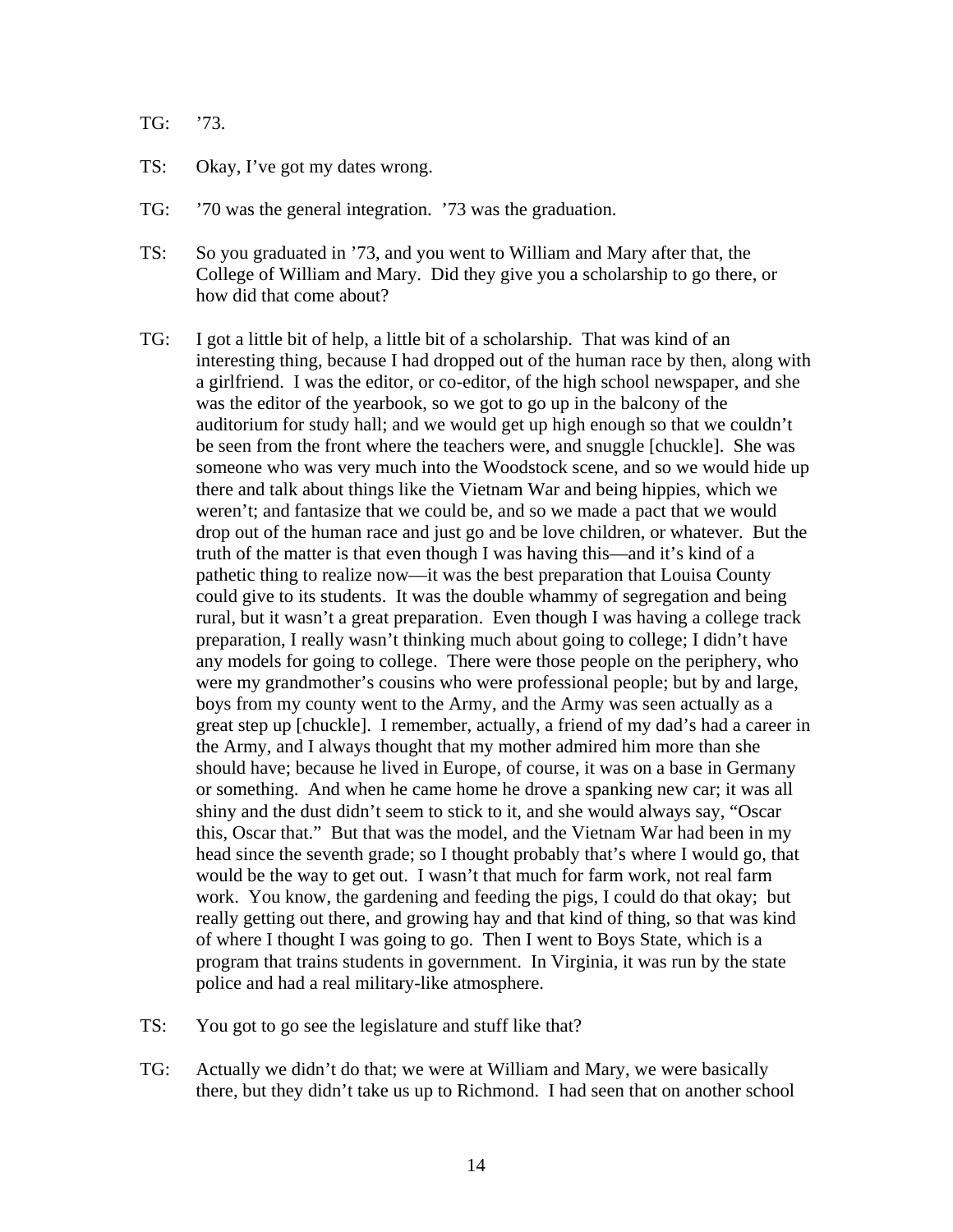trip. I'm not sure if we saw the legislature in action, but I did see Douglas Wilder.

- TS: What was his position at that time?
- TG: He was a legislator, and he had Henrico, or one of those counties.
- TS: He became governor not too many years ago, I guess.
- TG: He became governor from 1990 to 1994, and now he's mayor of Richmond. But then he was kind of a rising figure in Virginia politics.
- DY: Didn't Elizabeth Taylor hook up with one of those Wilders?
- TS: No, it was John Warner.
- TG: Yes, she was with Senator Warner. He's still there in the Senate. He'll be there as long as Strom Thurman, I guess. And Liz has gone off to some other thing. But Boys State was kind of a military model [in] that they wanted us to march around and have our beds a certain way; but it was also college experience for me. And it made college seem accessible in a way, and it also made it seem fun; particularly because my troop wouldn't march, we were all the hippies**,** and we had guys playing Country Joe and the Fish on their guitars and singing anti-war songs. But at the same time our group excelled; we did all the government stuff and all the academic stuff, but we just wouldn't march. Our troop guy, whatever he was called; he was so angry with us. The "goody-two-shoes" who marched, even though they hadn't scored as high, they got the prize. I remember very well a guy I traveled with, who was the son of—both parents were doctors in the county, so they were kind of the county professional aristocrats. He was a straight A student, but rather sickly, and he had gotten sick when I was looking for him at the end. And this guy, who was an official of the college, said, "Help me move these typewriters, and I'll take you to the infirmary." It was on the other side of the campus. So I helped him, and on the way, he said, "You want to come to college here?" I said, "Like that's going to happen," because I had no means to come to college here. He said, "Well, Boys State, that's a sure in at William and Mary." And he got me thinking about going to college; it seemed suddenly possible. Then I started getting a lot of college catalogues through the mail and that kind of thing, but William and Mary just seemed possible. So I wrote to probably the only black administrator there at the time. It was almost like a letter that you read at the Atlanta University Center, where people are writing, "I'm a poor child, and I'll walk to the college, and I'll work as a janitor if only you'll give me an education." It wasn't quite that pathetic.
- DY: Do you still have that?
- TG: No.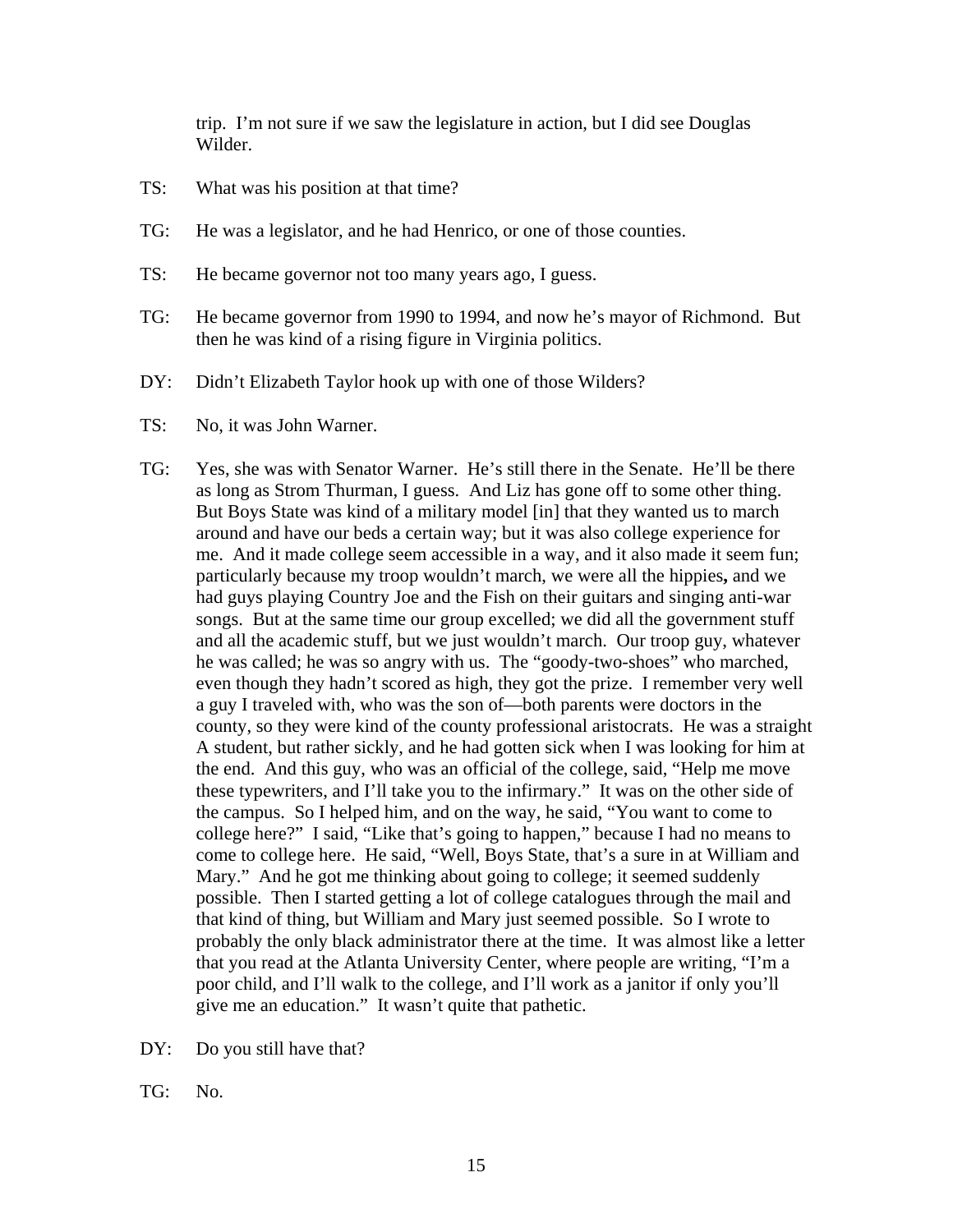## DY: Of course you don't.

- TG: This was days before there were really typewriters. I think we had a Sears something or the other. And she wrote back and encouraged me, and so I applied. The rest, as they say, is history [chuckle]. But William and Mary presented a big challenge for me academically because I was used to being the smart kid; and if I read it once that was enough, because I could always get an "A." Part of it was that the competition wasn't that strong, but also part of it was that the challenge wasn't that great. The resources there in Louisa weren't that great and the expectations weren't as high, as of course, they were at William and Mary. So, the first year there were two challenges, the academic challenge and of course, connected to that was the social challenge—and that was being released from this rather protected environment. It was the '70s, so lots of things were going on of interest and there was a lot of experimentation; I think I was probably very typical of a college student in the '70s. But I had to learn how to discipline myself, and it took a year and a half or so to kind of learn that. But I did follow my voice when I was there, and I was writing; I had gone to become an anthropologist. And how that happened was, I had a construction job the summer before I left for William and Mary; and the guy asked what are you going to study, and I couldn't think of anything really, I really didn't know, and somehow anthropology came up, and I thought that was what I was going to do.
- DY: Looking at the piles of dirt around you or something!
- TG: Maybe! I think what it was, was that there was a little corner bookstore in Charlottesville across from the university and they had these Rinehart series of anthropology reports. They were kind of academic and a little dull, but they were also interesting, you know, different peoples and folklore and that kind of thing. I would borrow a couple of those and scan through them, so I think at that time I thought that cultural anthropology was probably something I could do, or would be interested in. Then this guy encouraged me further because he had a big stack of those books, and he said, "Oh here, read this!" Like twenty of these little books, and then I could read them all. So, I went off to be an anthropologist, and was discouraged almost from the beginning. I met with my advisor who basically called the group of us stupid [laughter]. William and Mary had this complex, and the complex was called University of Virginia. It had to be the toughest; it was trying to establish itself somehow. Even though the claim was that it was the first college chartered in the country, even before Harvard, it had always played second fiddle to Harvard, and then way down the line from the University of Virginia. Thomas Jefferson kind of snubbed them and created the University of Virginia, and William and Mary struggled for a long time.
- DY: Even though he went to school there, didn't he?
- TG: He did. But he didn't favor his alma mater. If you can create your school in your own image, why not? You can have it just down the street, you can go out on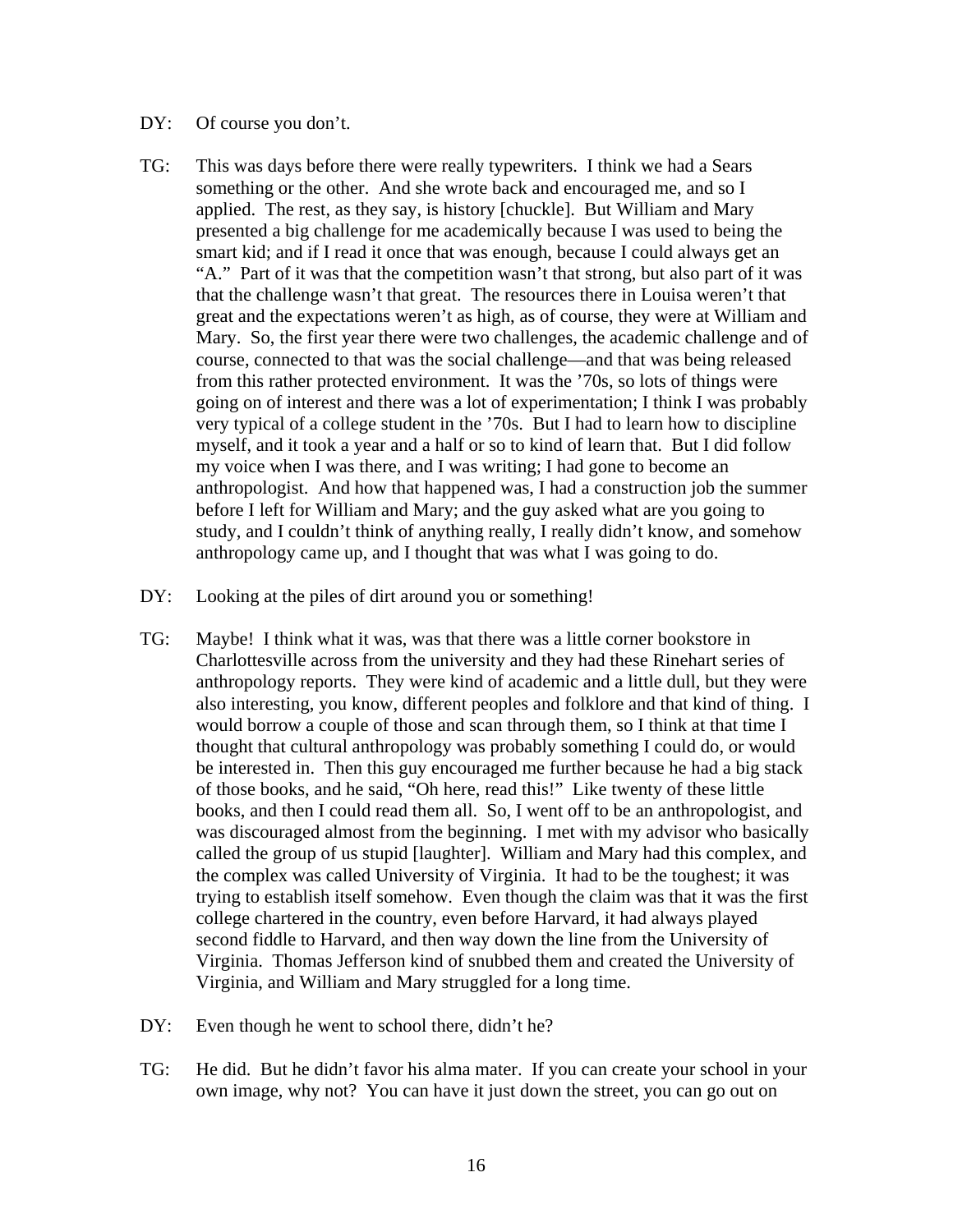your balcony and look down and see it; and know they're studying the things that you want and whatnot. But in many ways I could have easily been discouraged, because I was so susceptible to discouragement in those days. They said, "Look to your left, look to your right, in four years two of you won't be here," that kind of thing. So right away, being called stupid didn't do a lot to make me want to be in that guy's class. Though I did all right in anthropology; except I realized at some point that it was dull [laughter]. I couldn't care less about kinship systems and which kinship system applied to what. At a certain level it was interesting, but I didn't have a passion for it. I was taking theater courses and writing plays and getting praise; and I ended up with all these theater credits, and took a theater degree, and that was how that happened.

- TS: You didn't go straight into graduate school from there I guess, did you?
- TG: No, I was lost for a little while, in part because I had a degree in a subject that I knew I didn't have an interest in. I'd been in an acting troop, and that was just completely nerve-wracking. I really didn't like actors' communities that well. The main acting community at William and Mary was very Shakespearean, except that they would do a modernist play now and then, usually Harold Pinter or Lorca, but that was it. In the alternative group we did, I've forgotten the playwright; but it was a play about the comic Lenny Bruce, so it was wild and risqué and funny, and it was fun. But I just didn't want to make that commitment. I felt very bounded by this troop; they wanted me to be with them all the time. All of my friends were business majors [laughter]. I don't think any of them had a degree in the humanities, not even historians.
- TS: Why do you think you sought those kinds of people out?
- TG: I think it was just personalities. Most of these folks were folks I had met in my freshman year; and we just kind of ended up living together, and so our personalities worked. I was the artist in the group. But interestingly, as the artist in the group, I was also the house manager [laughter]. If the bills were going to get paid, I had to do it. Even though they were business majors they weren't very good with the business. So in the theater group they would ask, "Where were you last night?" "I was with my other friends." "Well, you can't have other friends; you're part of this group." I didn't like that much, and I found out that I worked best as a writer working alone. Not that novel writing isn't collaborative in a sense, but it's not as collaborative as playwriting. At the end of undergraduate school, I didn't know what to do. The first thing I did was to take a California trip with one of my buddies. We had to take a road trip, and my idea then was that I would go out to San Francisco where there was a girlfriend—not a real girlfriend, but someone that was more of a fantasy girlfriend than a real one—but we would live with her, and eventually get into San Francisco State where there was a playwriting program. But by the time I got to California the woman had gotten married and moved to Canada [chuckle]. We couldn't find a job, and ended up back in Washington where I waited on tables for a while. I really did just ask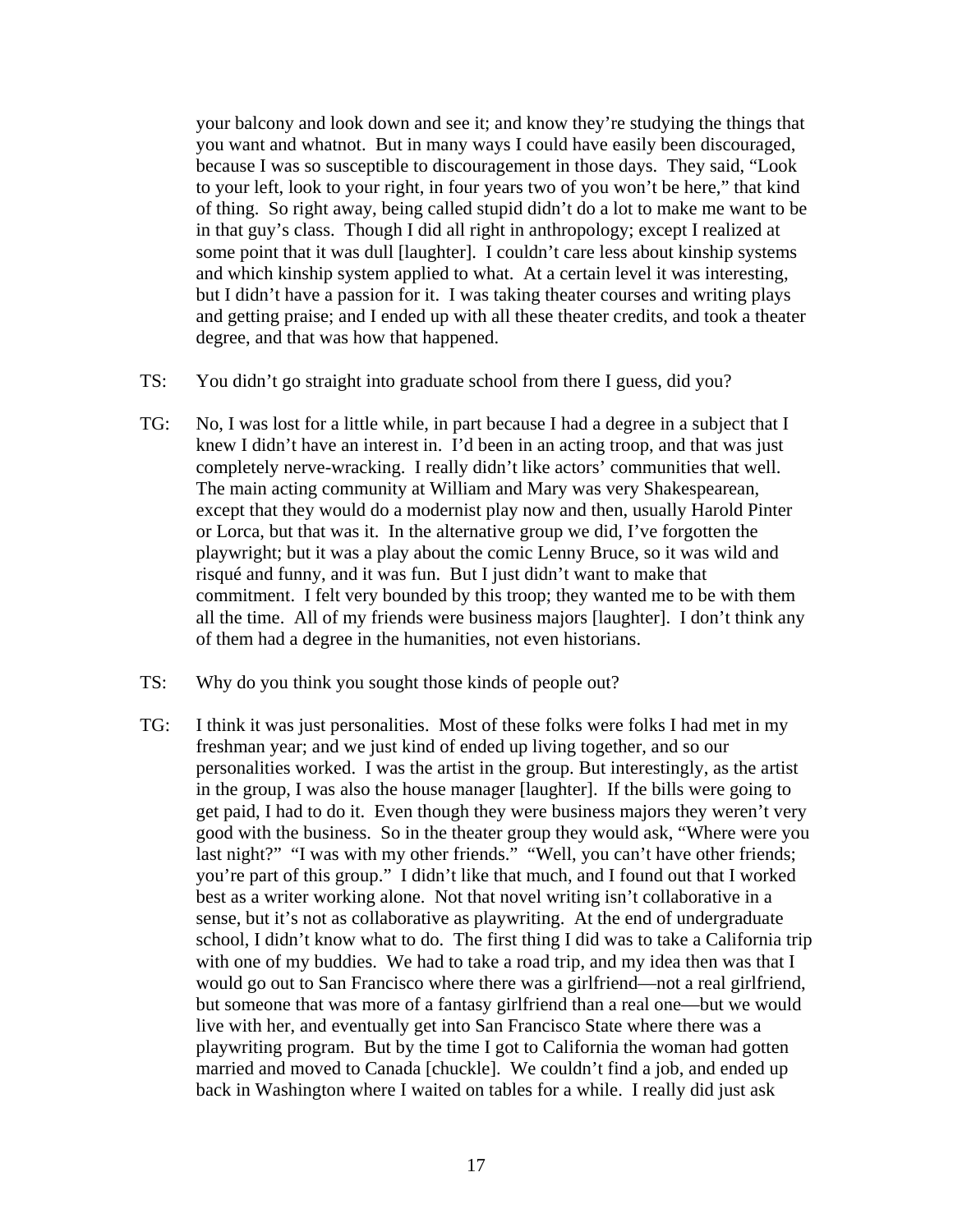myself, "What are you good at? What is it you want to do? What can you do?" I thought it would be something with writing, that's what I had been doing all along; that's been consistent all the way through. So, I started taking courses at the Northern Virginia Community College—some creative writing courses—and met Dick Bausch, Richard Bausch, the novelist, and his twin brother, Bob, the only identical twin novelists in the country. It was Dick who said to me, "Come to George Mason, we're starting a program there." I remember so well saying, "Graduate school? I don't think I can do graduate school." And he just looked at me and said, "But you're a writer." It was the way he said it, it was the emphasis—today they say, "Duh!" But that was the emphasis, like what do you mean you can't come to graduate school? So I did, and it was one of the best experiences of my life. I worked, at that time, at a graphics shop where we produced newsletters, primarily, so I was kind of working with magazines and things and that was fun. And then later, I worked at a newspaper doing ads, actually, so kind of a creative outlet there; and went to graduate school at George Mason. It was a very nurturing time, and I'm still in touch with those people. In fact, last week I was in Washington for the PEN/Faulkner "Writers in Schools" program, where I saw, again, one of my teachers, Susan Shreve, who is a novelist, and also Stephen Goodwin. Steve said a funny thing to me. I'm not quite sure how to take it, but he has kind of a patrician demeanor about him; and he said he taught *Bombingham* in his class. I was really pleased that my teacher is teaching my book, and he says, "Well, I'm sure you agree, but when you were a student here, I didn't think you had it in you to write something like *Bombingham*." Well, I was a student! Maybe it takes a little while after training, so I don't know how to take that.

- DY: Sounds to me like he was saying that you were a different person.
- TG: I'm not sure. I think what he was saying is that he didn't think much of my writing [chuckle].
- DY: Oh that's funny. I was just thinking about the nature of *Bombingham,* and what it takes to write a novel like that.
- TG: Well, the way I read it, it was a critique of my writing at that time. But, anyway, it was a good experience, being at George Mason.
- TS: So you graduated from there in '84, and it's ten years before you came to Kennesaw, so what happens in that next decade?
- TG: Well, a lot, but professionally, mostly teaching. I'd like to say I've taught in every college in north Georgia, which isn't true; but it seems I've taught in a lot of them. I came to Macon in '84 because I was offered a full-time teaching job, and the job market was very, very tight then so I felt very lucky to get it. It was really a very wonderful experience starting off there.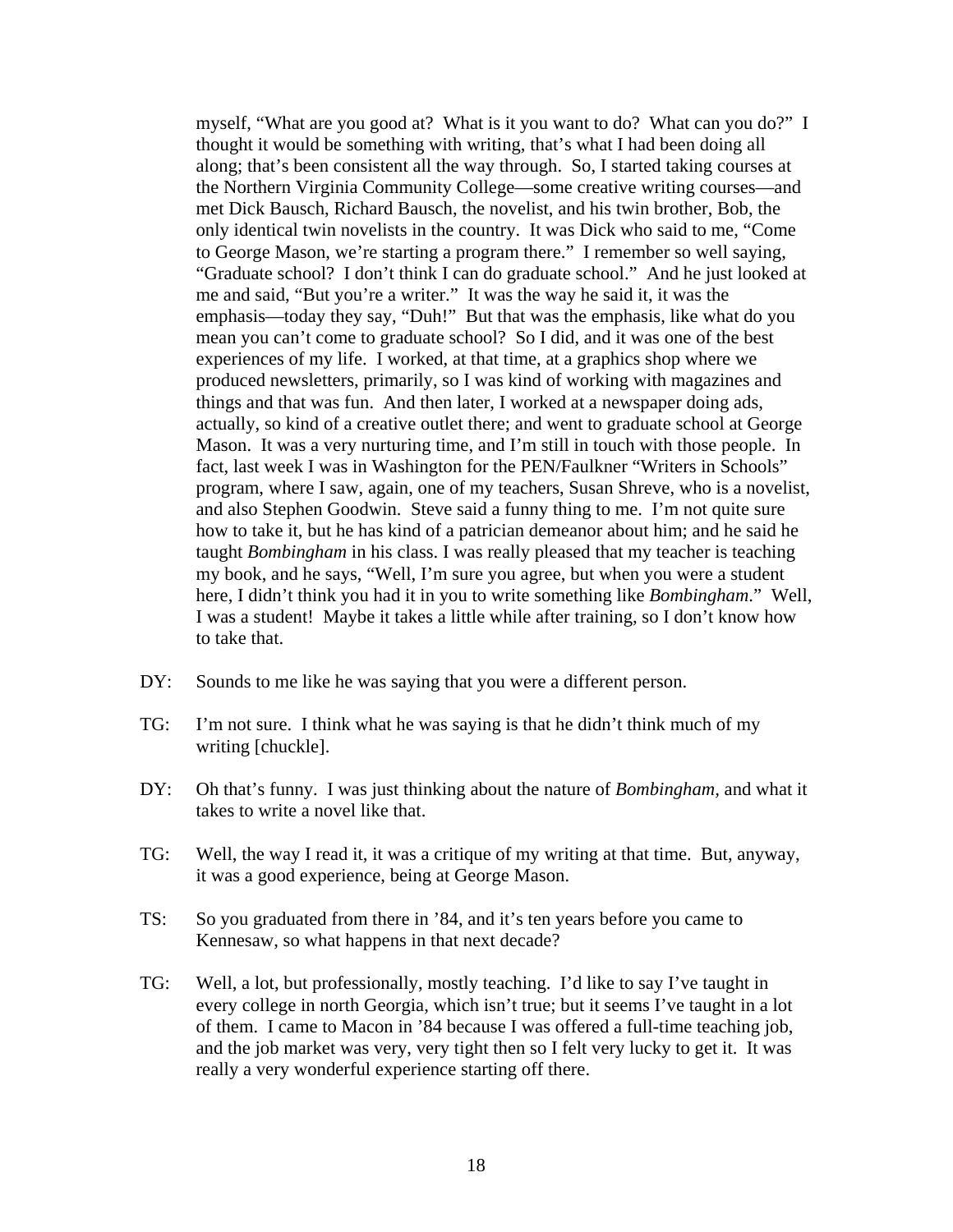- TS: Which school in Macon?
- TG: This was Macon Junior College. Now it's Macon [State] College. But it was a very supportive atmosphere for a new teacher; there wasn't a lot of academic fighting. That year they had an interim president, so maybe that had something to do with it.
- TS: The school hadn't been there that long, had it?
- TG: I think it had been there since the '60s [chartered in 1965]. A lot of those folks are still my friends, and they were very welcoming to me. I felt very much a part of that academic community, but not much a part of the Macon community. And that's really my own fault because three months after I moved to Macon, I met Pamela in Atlanta, and so that was the end of Macon.
- DY: You were burning up the road to Atlanta every day, then.
- TG: Yes, and the Maconites couldn't understand why.
- DY: With all that good music there, why would you leave?
- TG: Exactly. "Atlanta, well that's a big city, but this is Macon! Why are you going way up there?" "It's only eighty miles it's not that far." But in the next two years I learned far more about Atlanta than I knew about Macon, because in Macon I was practically just there for work. I had a couple of good experiences there. I met John Oliver Killens and drove him around for a while.
- DY: What was he doing there? Was he working, teaching there? Or did he just come to visit?
- TG: He came back on a Georgia Humanities grant just to spend about a month in Georgia, and at least two weeks of it he spent in Macon, where he was born, and he gave workshops. And I was his designated driver in this second-hand, rattling Datsun that he could barely fit into [chuckle]. We had to put Mrs. Killens in the back. It was kind of an embarrassing car to drive a prominent writer around in, but it was really a good connection for me to be with him. Then I got married in '86, and moved to Atlanta, and at first didn't have a job; my wife was worried about me, she thought she had a bum.
- DY: Was she practicing law then?
- TG: Yes, she was practicing law then. She said, "I was wondering"—I took a job at McGuire's book store—and she said, "I was impressed, because I thought that having been a professor"—I was really more of an instructor on one of those limited contracts— she thought I might not settle just to be a clerk in a book store. But I wanted a job; I had come from a tradition where you worked, and you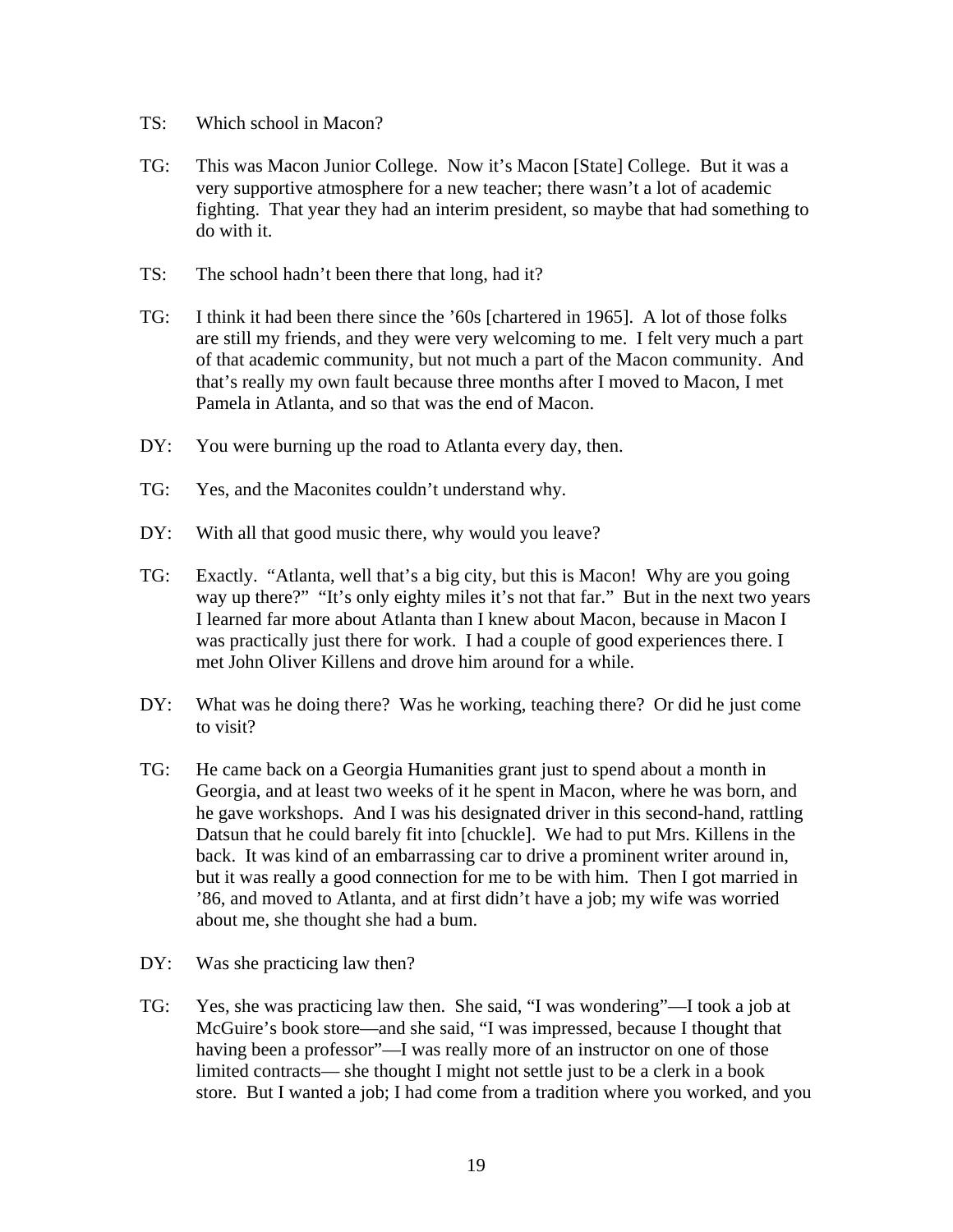just didn't hang out. But soon after I got the McGuire's job, Clark College [Clark Atlanta University] called, and I started at Clark College.

- TS: I didn't know that.
- TG: I taught there two years, and then following Raymond Andrews, whom I had met in Washington—he was a friend of Dick Bausch's—and the first time I met him was probably about '81 maybe, and he was very much an influence on me.
- TS: We've used his books in class too—*The Last Radio Baby* and *Rosiebelle Lee Wildcat Tennessee.*
- TG: He was living in New York, and he used to come down to Washington maybe twice a year to give a reading and hang out with Dick Bausch and others.
- TS: So you knew him from then.
- TG: I think in fact the same year I moved to Macon, he moved to Athens; and we eventually connected again, and then he would come very often to Atlanta where his family was. His mother lived in Atlanta, and his sister, but he didn't want to stay with them because they wouldn't drink beer, he said [laughter]. So he could drink beer with us. Then when I started working in Athens, and that happened because I went to a program when the University of Georgia re-printed his books. And I was talking to Coburn Freer, I didn't know Coburn Freer from anybody then, and the question really was would Ray Andrews make a good teacher. He was a great influence on me. I think he would have been a great teacher. And then Freer followed up with a letter, asking if I would be interested in coming to Georgia, which I was. Clark was okay, but they didn't have a writing program.
- DY: What's the date here, Tony?
- TG: This would have been '88, I think. I started there in the fall of '88, if I'm not mistaken.
- DY: So Coburn Freer had been chair in the English department for a while then?
- TG: I don't know how long, but he had been.
- DY: He was there when I was there.
- TG: He didn't last long. He was very unpopular.
- TS: Benny Andrews, wasn't he on the faculty?
- TG: I don't think so. At least in those days he was, I think, some place in New York; I want to say Queens College [CUNY, City University of New York], but some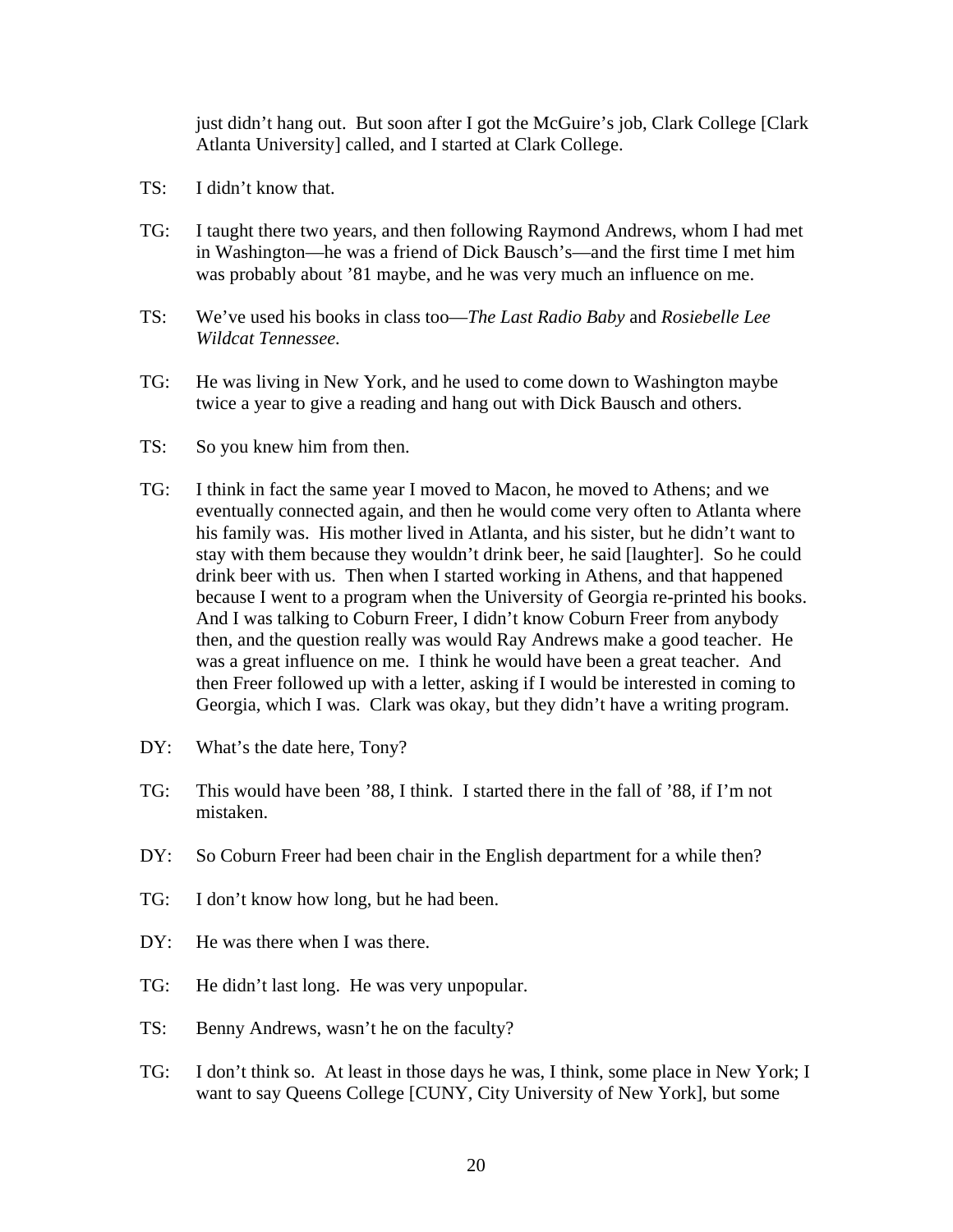place in New York; so his being connected with that faculty came later, probably after Ray's death. But they had the house there, the studio in Athens, or just outside of Athens, and I used to visit there occasionally. Ray had his little room in the back that was also his writing place; though he used the entire woods to write in, wandering around through the woods.

- TS: Did you learn anything about writing from him?
- TG: Yes. The thing about it is that it's not just technique. People can tell you things about technique and explain that to you, or you can read about it; but the more important things for a writer really have to do with building confidence, and qualities of discipline, and learning how to persist as a writer. This is what both Dick Bausch and Raymond Andrews taught me. One of the first lessons that Raymond taught me—I can remember sitting down at George Mason. He was my workshop mentor or whatever. We were supposed to have a conference together, and I asked him, "Do you think my writing is *black* enough?" Because this was still kind coming out of the '70s, where the question was, are you a writer or a black writer, which today we look at and say, well, how silly is that? He just looked at me and said, "Don't write for your mama." And then he went on to explain, you really have to have a sense of your own voice; and you can't be controlled by expectations of audience. The audience in a sense has defined you. It's not that you're ignoring audience, but you don't have a voice if you're always trying to mold your voice to the expectations of some idea of what someone else wants.
- DY: That's a good life lesson.
- TG: Yes. Even though I suppose at some level I might have known that, hearing it come from him—and I think that's often the way it is when you have some authority saying you're on the right track, or get on the right track, even though you know you ought to have been there—it carries a certain weight and pushes you in a certain direction. So I remember him for that and for other things too. Of course, there would be behaviors that I wouldn't want to model, but by and large, he was very influential in helping me develop as a writer. I always did enjoy talking to him about history, and learned a lot about the history of Georgia in particular. Being a Virginian, of course, I thought that Georgia probably didn't have a history, but hanging around with Ray I learned differently. He was also a worldly person; he had traveled particularly in Europe and he worked for an airline for a while.
- TS: Wasn't his wife from Switzerland?
- TG: I never met her, but she was Swiss and an opera singer. So, he was a great influence. We used to ride together a lot, from Athens to Atlanta, where he would hang out at the house. And he had other friends too, in Atlanta, a white couple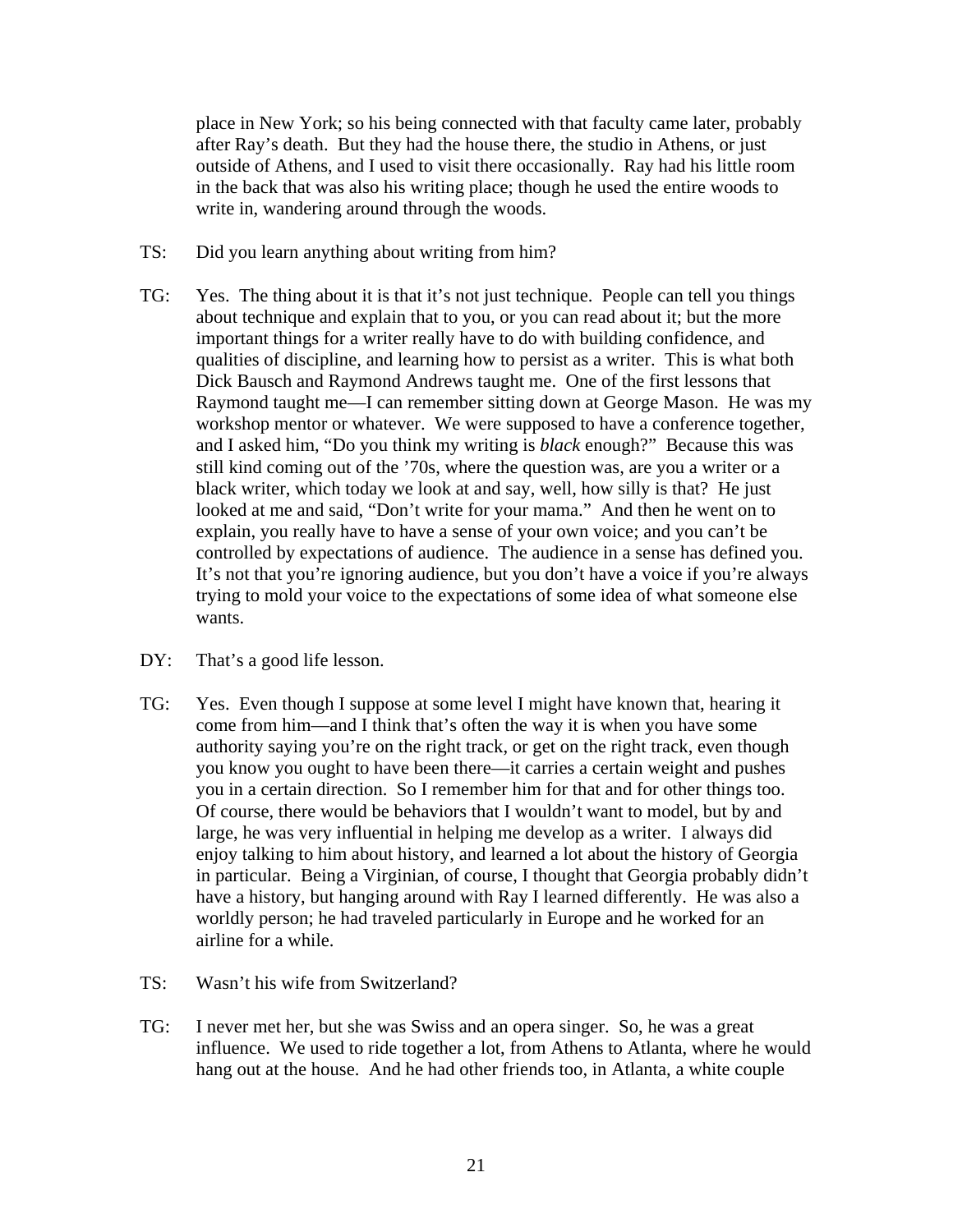within walking distance from my house; so he would spend a night with us, and then a night with them, and a night with someone else.

- DY: You must have taken his death hard; I know Mary Hood did.
- TG: Yes, it was hard. And it was one of those things where you question how you could have prevented it, and that kind of thing.
- TS: Was that in the early '90s that he died?
- TG: '91, November of '91. I was at the NEA [National Endowment for the Arts], then doing an Arts Administration fellowship; and Pamela called me, and another person, Tamela Thomas, who was a librarian, and a friend of Ray's had called her, and it just turned my world upside down. Just before I left—I left to go up there in August—he was at the house; and we were trying to build a house then, and just had this very distressing meeting with the property owners. We had almost finished designing a house for this odd piece of property, and now they wanted to take it away from us. Pamela was very upset, and I remember coming in—Ray was sitting and having a beer and watching TV—and saying to him, "You know Pamela is kind of upset, and so, "Please, excuse us." And he said, "Okay," and that was the last interchange we had with him. He went some place else the next day, and the next week I was off to Washington, and then a few weeks later he was dead. I do remember that it was very warm, and he was wearing a turtleneck; and I think it was a shirt that Pamela had given him, and we commented, "Aren't you warm in it?" And he said, "Oh, I've had a little surgery, and I just want to cover the scar." But the rumor was that he actually had a tumor that he was covering up. But anyway, it was also a great mystery, no one really knows what happened, or why, not even Benny. If Benny knew, he didn't tell us, but he was asked. I didn't ask him directly, but other people did. So that was another lesson, I suppose. It's interesting, also, to see how his works have been received since his death, and I really think an author has to be here. Dead authors can't give readings.
- DY: That's a wonderful point, I mean, to think about his reading now from those works which would just be wonderful.
- TS: So you had that NEA experience; how many years were you on the faculty at UGA?
- TG: Five years, I believe.
- TS: So you took a leave to go to Washington?
- TG: I took a leave to go to Washington, and then I took a leave to stretch out my tenure period. I was coming up for tenure, and I felt a little uneasy about it. I hadn't published as much as I wanted to, and the departmental administration had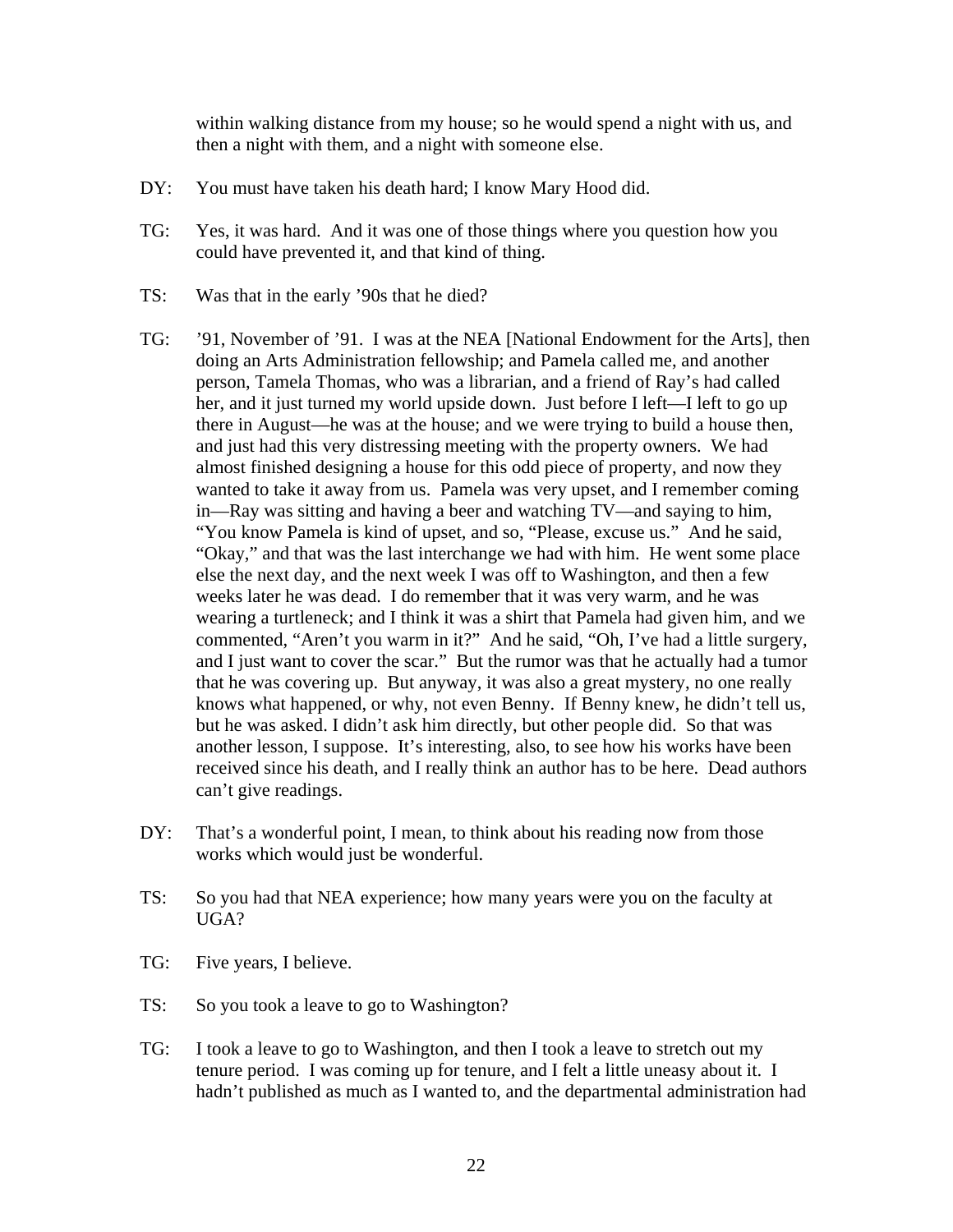changed. I was encouraged by Freer to go to Washington for the NEA, and we were really looking at that as kind of a good thing for tenure, to have a national fellowship. But the new chair, who was [Hugh] Ruppersburg, said, "But it's not creative writing is it?" So, he saw it more as service, and not as scholarship. What it really boiled down to with Georgia, though it was, I think, a milestone in my career—when you work for the flagship university is important, and it was the first time that I really was a creative writing teacher—but it got to a point where I was thinking that there are two problems here: one is getting tenure, and one is having it. I really felt stifled in a lot of ways with the more established faculty on the writing—this is before Judith Cofer was there. Actually she was coming in just as I was going out. But I would say things about AWP for example, the Associated Writing Programs, and they would look at me; and I sometimes wondered if Warren Leamon actually ever heard anything I said. I can only image that he's probably saying, "There's a fly buzzing in my ear. Oh no, that's Grooms" [chuckle].

- DY: Warren had his own aspirations and he was very fortunate that Chuck Perry, then owner of Longstreet Press, remembered him fondly as a professor, and published a novel of his.
- TG: It was a good novel too; I enjoyed that novel and, generally, I liked Warren, but I didn't see him as someone who was working for the creative writing program.
- DY: Warren was working for Warren.
- TG: Right.
- DY: I mean I was a graduate student there.
- TG: Well, now we can talk about people who passed on. I think that was a large part, probably a little less so with Kilgo, though, I think he did have more interest in students than Warren did, but he really wasn't interested in running a program. The real sign of that was that they had the untenured professors run the programs, standing as the directors; and at the end of it when Jim Clark didn't get his tenure, he said, "Well, I felt that I've been the secretary for the program for five years, and that other people have really run it. And this is my reward, and I get booted out." So there was a lot of conflict in that department, and you think that we had a bad time, but there were just many, many factions and it was confusing to me.
- DY: It had been that way for years. It had been a highly politicized department for a long time, so people were so entrenched.
- TS: So you were looking around at that point.
- TG: Well, Ruppersburg and I sat and we came up with a strategy that was to create this gap. If you go on leave for a semester, you get another year.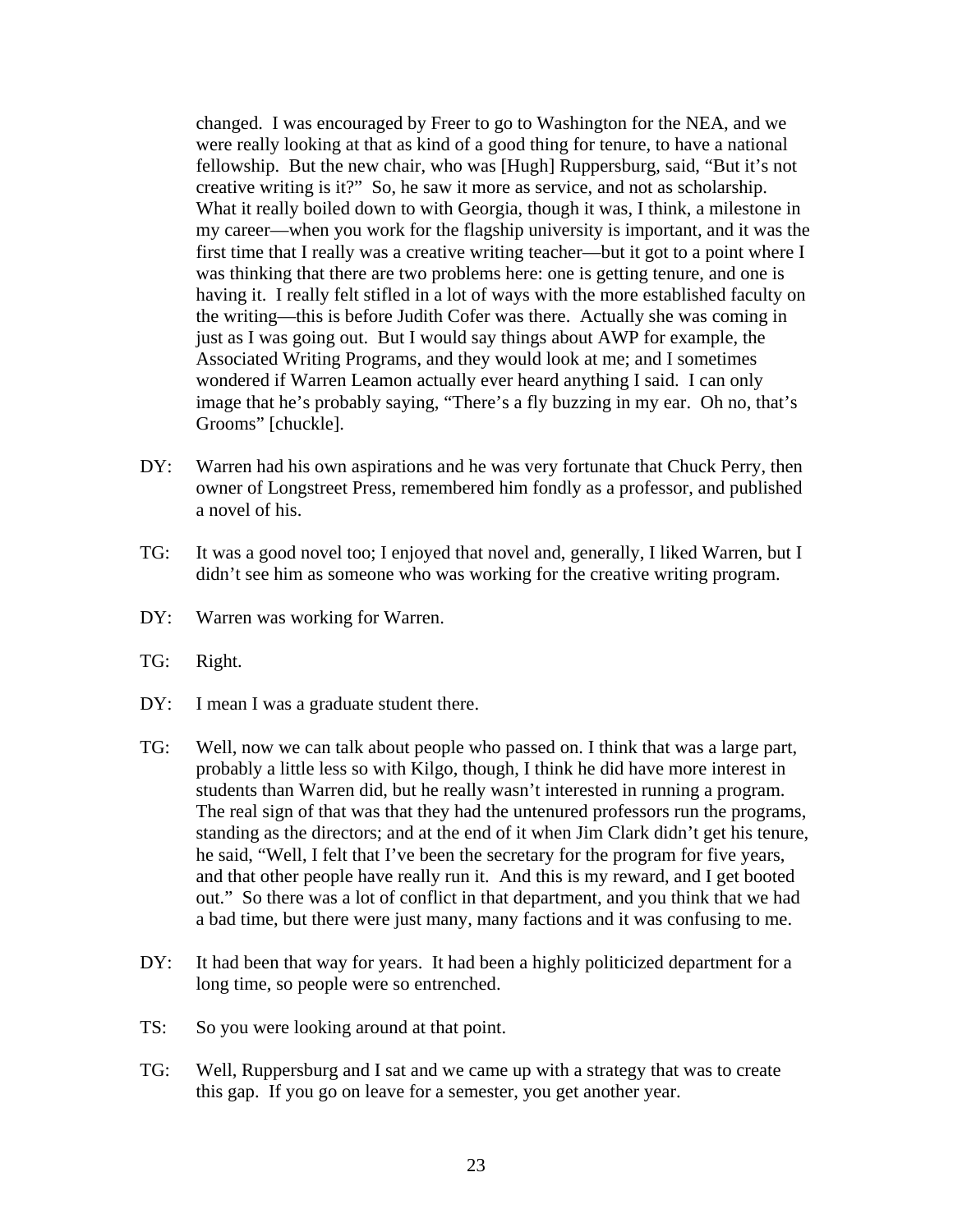- DY: You stop the tenure clock.
- TG: That's the thing, but I needed to work, so I was working at Morehouse [College], and that was when Bob Hill [Robert W.] called me from Kennesaw. To this day I don't know why he was calling me, but he found out that I had kind of loosened myself from Georgia; and he asked me to come up to Kennesaw, and to look around, and I felt home. You know, I think I said in my talk that in some ways I had been making my way to Kennesaw for a long time; because soon after I moved to Atlanta, looking for a job, I called up to Kennesaw to see if there was anything, and Bob Hill said, "Come up, we're doing a reading." And it was Jo Allen Bradham, Don [Donald D.] Russ, myself, and I forget who else, but there was a little round robin of readings; and I felt that was a very welcoming gesture. We can't give you a job, but you can come read for us. And then it was either the next summer, or the summer after that you had a writer's workshop.
- DY: The summer writer's workshop.
- TG: Dede invited me to participate in that.
- TS: The one that you and Sarah Robbins did?
- DY: No, this is before that. This was a creative writing workshop in the summer.
- TS: Was that an NEA?
- DY: No, it was solely out of the department. Tony and John Yow and Jane Hill and is that the year that Andrew Hudgins came?
- TG: Andrew Hudgins and the poet laureate David Bottoms**—**who wasn't poet laureate then—and a fellow from South Carolina, Ron Rash.
- DY: He's turned to writing fiction you know.
- TG: Yes, and he's doing very well. I missed him, he did come to Atlanta last semester and I had a class out here that night. I wanted to see him.
- DY: Really a nice person. That was a wonderful group of people.
- TG: So, I felt at home at Kennesaw, and it sure was easier than driving to Athens.
- TS: Of course, I guess at that time, '94—when did we start the Master of Arts in Professional Writing? Did we even have it that early?
- TG: It hadn't been approved; it was in the works. I think it was approved in '95. I think that was the first year of that.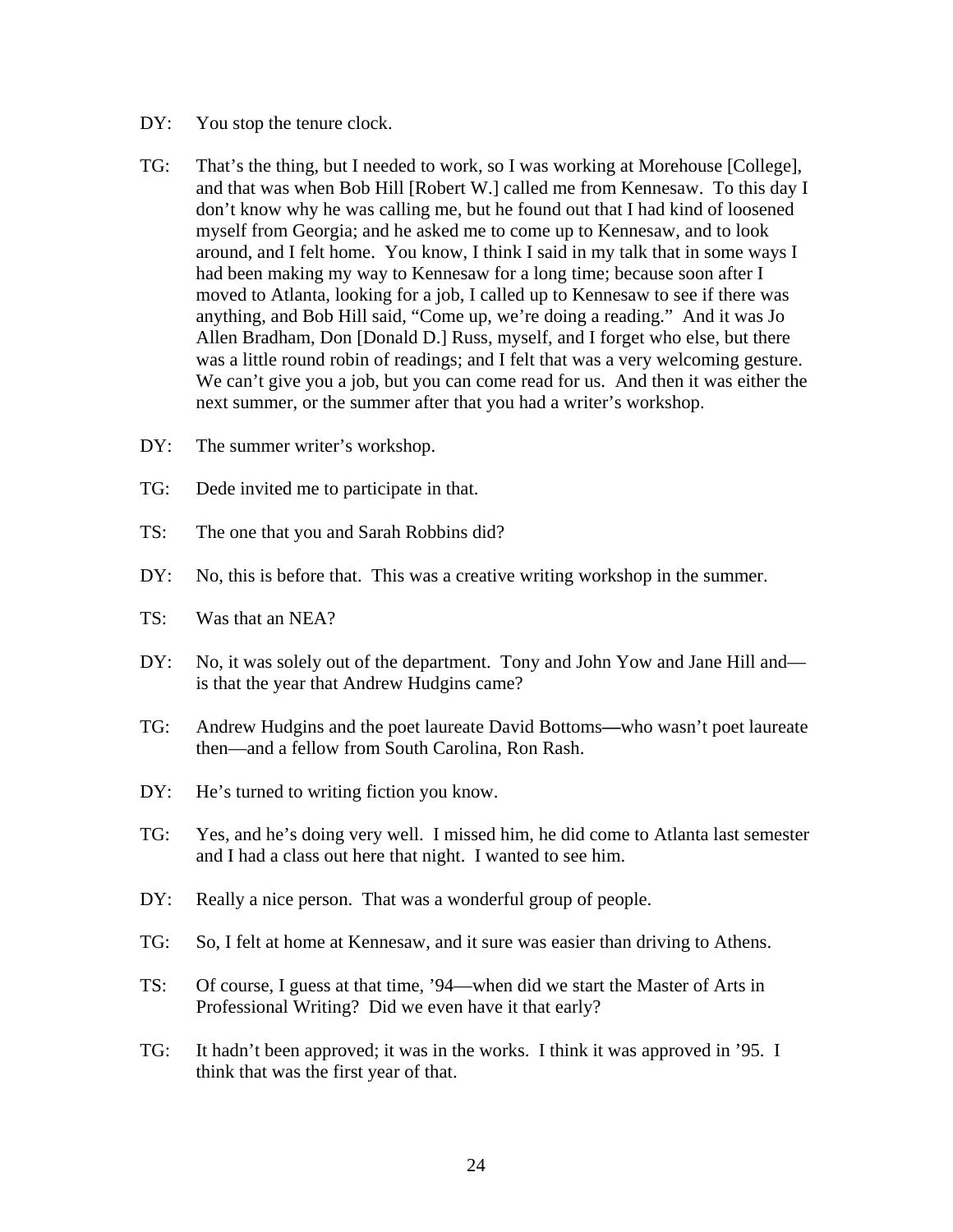- TS: So you're in on the ground floor then.
- TG: In a sense, but I think there had been a lot of work for some years, with planning and trying to get the program approved. So, I certainly didn't go back as far as Susan Hunter. I kind of came in on the ground floor of teaching, but I didn't actually envision the program and that kind of thing. But it fit very nicely for me, because one of my frustrations at Georgia was that I saw a need for an applied aspect of creative writing. It was one thing to teach people how to write poetry, and how to recognize great poetry; but then they would be lost in the field with no sense of what it meant to be a poet—no sense of what poetry does, and no sense of who the audience is, and no sense of what the institutions are that support it, so they're just completely lost that way. Bless their hearts. And even Coleman Barks ran a press, but that was not something that they were interested in; and I think a lot of it came from the other parts of the faculty who weren't that keen on creative writing to begin with. It was just a lot of friction; creative writing was certainly the kind of ghetto child of that department.
- DY: Now it drives the program. The creative writers that we have are just some of the best in the country. We have a wonderful faculty of creative writers at Kennesaw, and I hope our next director of that program is going to start really showcasing creative writing. Not that you're not already doing that.
- TG: I agree. We need to do more. But I've always thought that this was a great staff of fun people who get along, because I've been at places where the writers didn't get along. At George Mason, there were groups in the creative writing, and when I was there, there were only a few teachers; and three of the four were kind of buddies, and the other one, they talked about. So, we had those factions, but that's one thing that I've enjoyed about this program. People have their spats, but they generally patch it up, at least professionally.
- DY: I really give Bob Hill credit for that MAPW **(**Master of Arts in Professional Writing**)**; he came to this institution with a vision. He wanted to have creative writers, and he wanted a program, and we couldn't offer just an MA or an MFA, it just wouldn't fly with the Board of Regents, so he put this together, and it's worked out very well.
- TS: Well, you got here in '94, and I guess your *Trouble No More* came out shortly after that?
- TG: Yes. It was accepted, I think, in the fall of '94, so it was accepted about the time that I was accepted at Kennesaw. And then it took a year of editing and rewriting, and writing new stories, and came out in September of '95.
- DY: And that was La Questa Press?
- TG: La Questa Press, which is still going.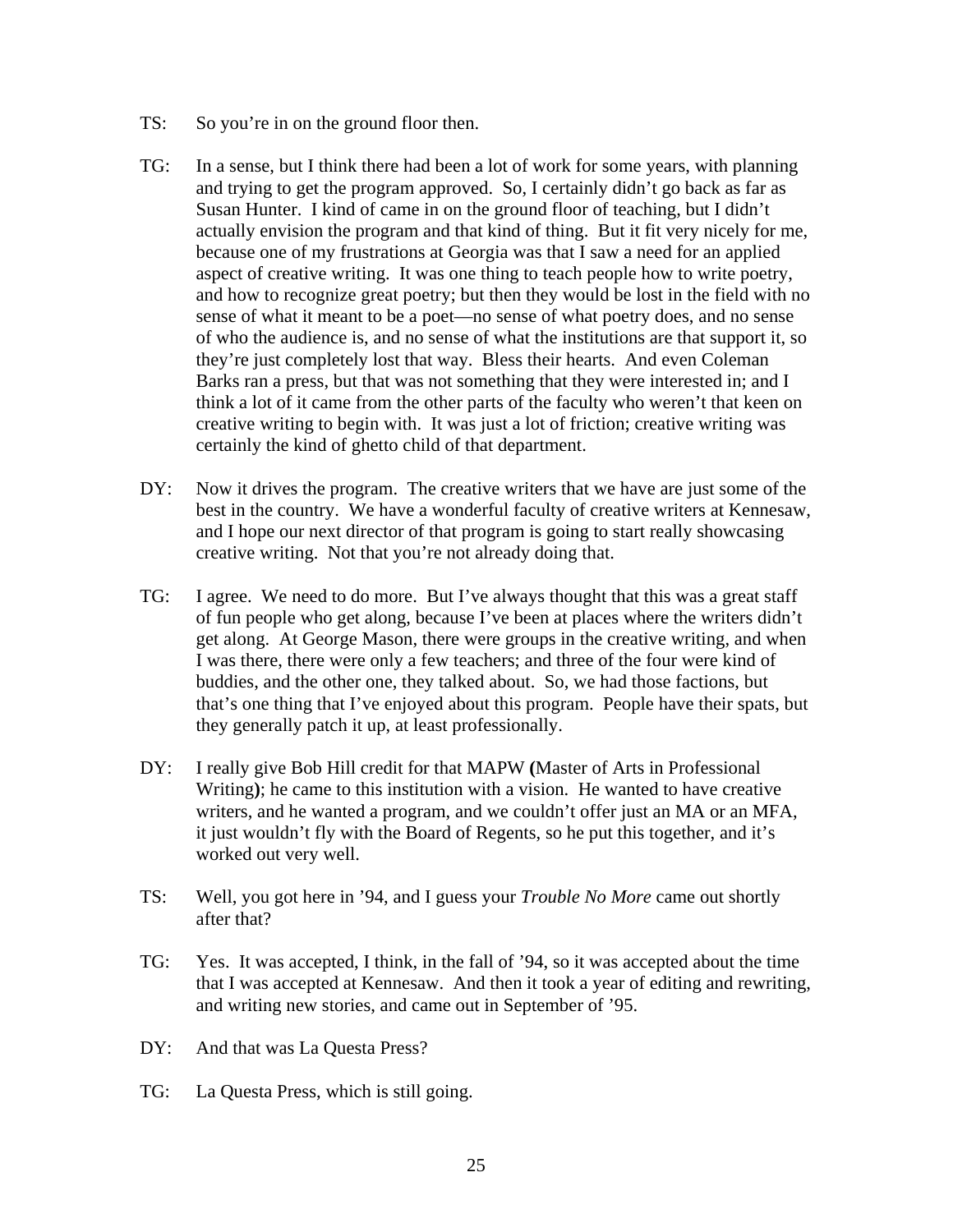- DY: Oh, I'm glad, I'm so glad.
- TG: It's slowed—well, Kate Abbe, is the owner and publisher, and she's a poet herself and a former bookstore owner; and she has the means to have her own publishing press. The draw back is that in some ways it's kind of a hobby. She's not driven to make a big profit, but she sees herself as someone who introduces new writers.
- TS: Tony, your *Trouble No More* is a collection of short stories many of them with civil rights, maybe all of them, I can't remember now, but many of them at least have civil rights overtones or at least of that era and what life was like for African-Americans and so on. Were these entirely new stories for that book, or were these stories that had been published somewhere else that you're putting together in kind of an anthology?
- TG: The latter. They were stories that evolved over probably about eight years, and published in various magazines—some of them. But a couple, maybe three, I can't think right now, were created specifically for this book, as other pieces I had were found not to fit. That was probably one of the reasons it took about a year to get it together after it was accepted for publication. But the earliest of the stories actually goes back to about '84 when I first moved to Georgia and had just finished graduate school. As one of my teachers, Susan Shreve said, "Finding my voice."
- TS: One of my favorites is one that is actually the picture on the cover of the two young ladies trying to hold a sit-in, in Louisa, I believe, so back to your roots, I guess.
- DY: "Food that Pleases, Food to Take Home."
- TS: And there's one, "Negro Progress," that's set in Birmingham, like your *Bombingham* book would be, but a lot of those stories are not what the reader is going to expect in a civil rights type story in that the young ladies actually learn a lot about themselves, and about the complexities of life, when they try to hold their sit-in. I won't go into the whole story, but at any rate it didn't turn out the way they thought it was going to turn out.
- TG: Well, what my experience has been: When I'm writing a story, I'm in a bit of a fog, because the whole thing is writing the story. I don't think too much about what it means; I'm just trying to entertain myself and get the voices right and the language right and so forth. But then in revising—and I revise a lot—I think of myself as a very, very slow producer of literature, if you can call it literature [laughter].
- TS: Yes, you can.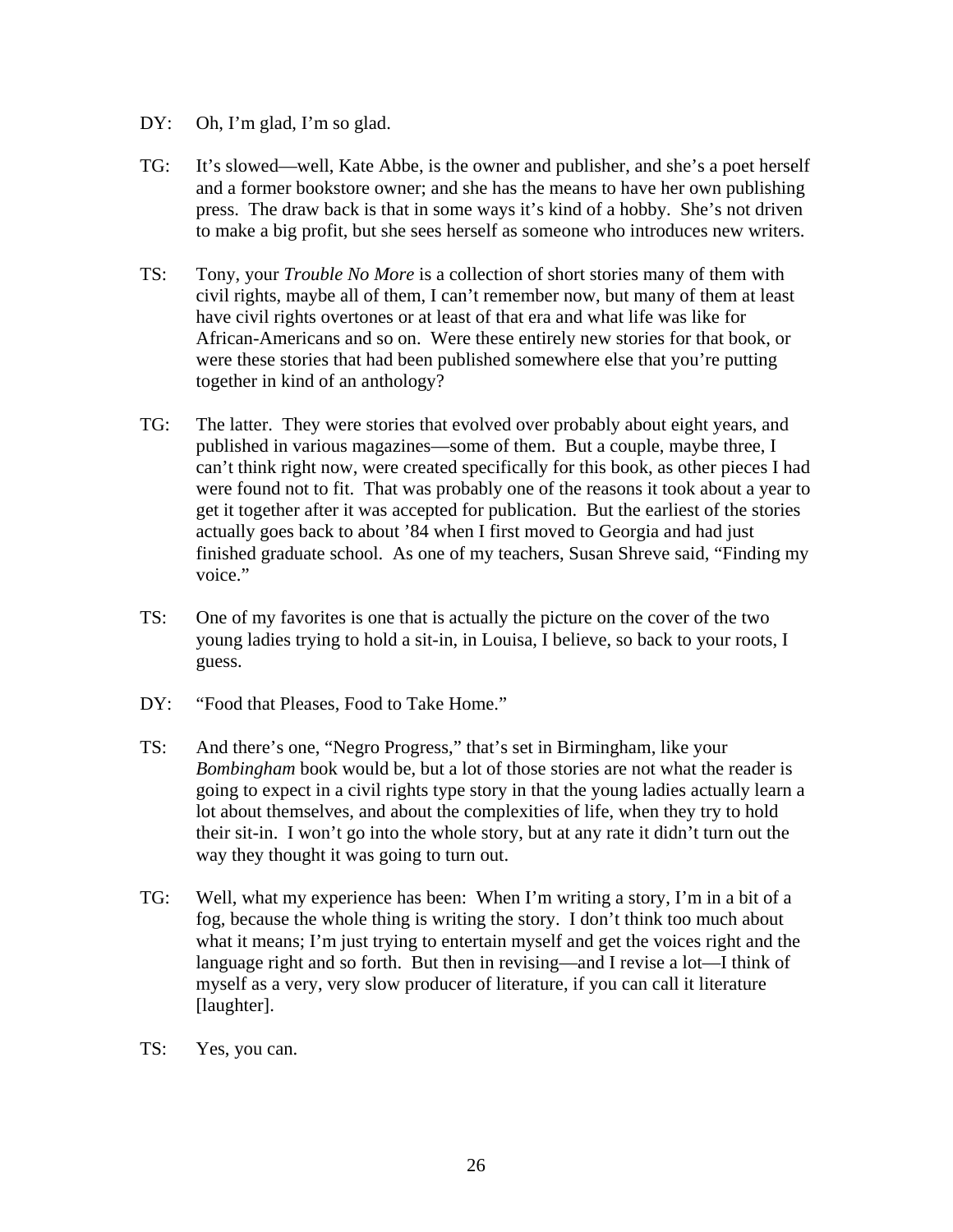- TG: It's written [laughter]. So, I have a lot of time to think about what these things might mean, and what they might do. I think partly that experience that we talked about earlier—the Freedom of Choice experience—being someone who was in a predominately white situation and having white friends, and so kind of being inside the white culture, but an insider of black culture at the same time, has made me see that we can stand on one side and say, "Oh, those folks over there are…" and fill in the blank. But in fact it's always more complicated. People are like that, but then they're not like that, and there are other factors. So, that's one of the things that I wanted to try to convey, is that people have different aspects to their problems, and they're driven by different reasons. And even though their positions might not be ones that ideally we would think of as morally right positions, their roots might not have evolved in locating evil or, you know what I'm saying. They get there by different means. That's part of the complexity of it. Now that we've gotten rid of the more obvious racism and sexism, we're dealing with even more complex issues; because it's really the subtle stuff that people have to think about. It's been interesting to me, for example, to know certain people in the family, who will go nameless at the moment—this is being taped and will go on the website—who I've heard just say the most awful things about gay people. And then having to deal with a son who is gay, and—"Oh, remember all those things you said about gay people? Now there's your baby boy, what are you going to do?" And to see in this case how they've reformed themselves, and to see my aunt standing in my house looking at my cousin's partner, and then everybody—there's this moment of stillness, what will she do? And she walks over to him and gives him a hug, and that's that. So that was a big step for her. People can make those changes and get beyond their prejudices.
- TS: How long did it take you to write *Bombingham*?
- TG: I think about three and a half years, or over a period of three and a half years. With teaching, I found that I really cannot generate a story and teach. It gets to a certain point—I'm usually pretty good the first part of the semester, but after about mid-term it gets too busy, and it's not a quality time. So, it was written over Christmas breaks and summer breaks, but I think it went together pretty quickly, considering the little bit of time that I had to work on it. And I did five drafts before I sold it, so I guess that was really pretty steady work; but there were long stretches for weeks and weeks at a time that I didn't touch it, just because I was grading 101 papers.
- TS: Right. And you had an agent that was taking it around to the different publishers?
- TG: Eventually, but not at that time. *Trouble No More* was sold with an agent; she was a local woman who was just starting her agency; but by the time *Bombingham* came around she had dropped me because she wanted more popular work. When I started with *Bombingham,* I started from scratch again, in terms of agents. I just sent it out. Melissa Fay Greene introduced me to her agent, so I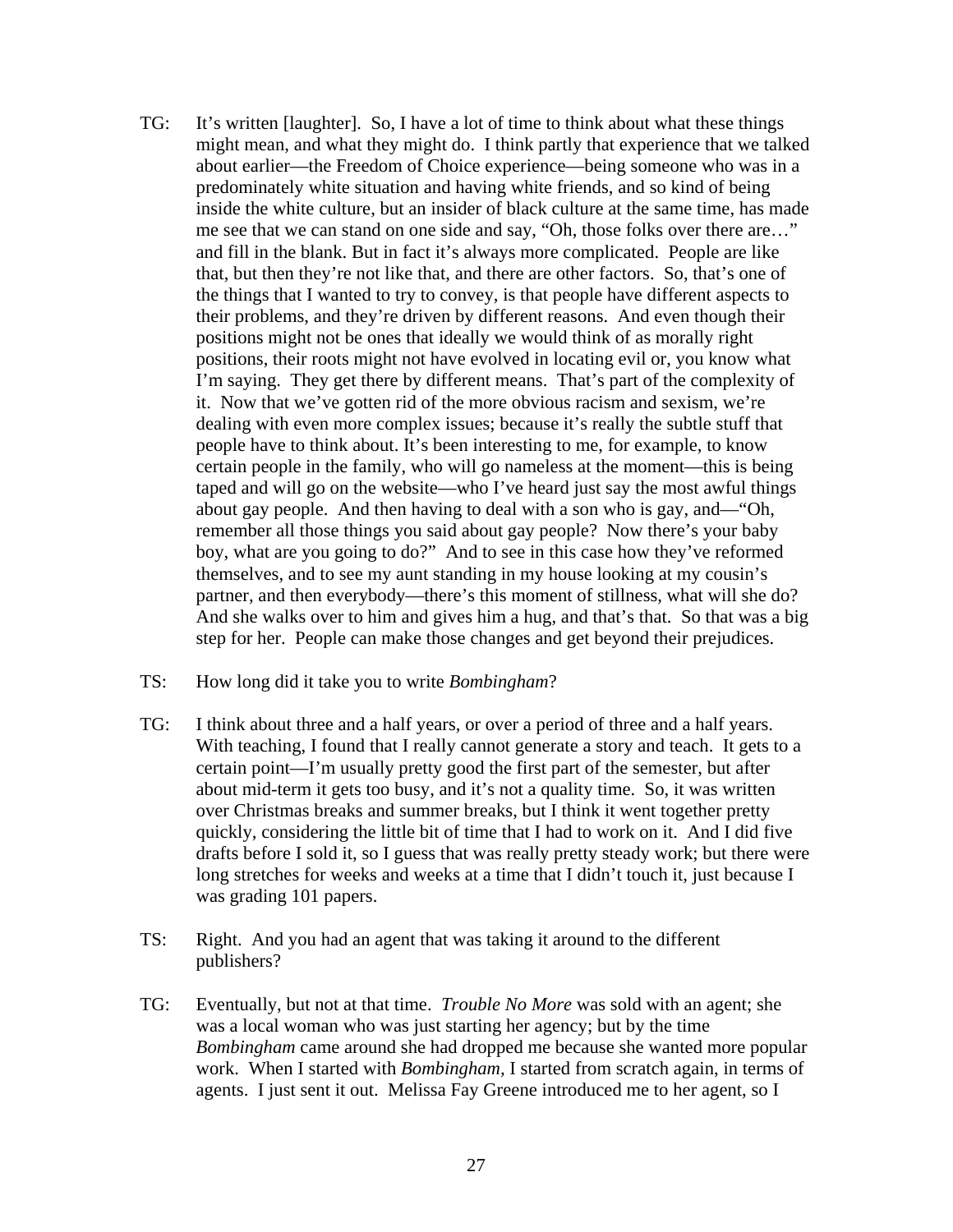sent it to him; but before he responded another agent responded with such enthusiasm that I got scared. I thought—should I wait for the other agent to respond? And Pamela said, "Well, listen to this message—"because he had left a message on the voice mail—"it was kind of a no-brainer because she is so enthusiastic about your work." So I went with that agent. I'm not sure now if it was the right thing to do, but I do have an agent, a New York agent to complain about! She sold it very quickly, I think. But I found that I'd been spoiled by the small press, particularly La Questa, which was very, very nurturing and very intimate. We emailed almost everyday with the publisher, and she had me out to her house in California twice; and still I email with her, exchanging holiday greetings, and whatnot. But big publishing is like dealing with your insurance company or telephone company or something; you never get an answer and it's not very intimate.

- DY: As John Yow will say, "All you writers want to go to New York."
- TG: Yes. But I've been thinking very seriously about it lately, New York has a certain cachet, that's for sure, but my feeling is that if they don't bring to the table the resources that they claim to have then you might as well be with the small press. At least you will have the intimacy, and since the writer has to go out to promote anyway. But what I found is that they give you a book tour—it's not very well thought out, because a lot of those folks have never been outside of Manhattan. So I'm saying to the woman who's organizing my book tour, who knows better than I, "Why are you flying me to Memphis and then flying me to some other place in Mississippi, to have me drive to Oxford, when Oxford is just . . . ."
- DY: Down the street from Memphis.
- TG: Yes. And Memphis is a big city with bookstores there, too. Why am I not doing the bookstores there? She just didn't have a sense of—and the cover of the paperback of *Bombingham* when that came—the editor called me and she said, "Did you see the cover?" I said, "Yes, it's a nice looking cover, but it doesn't look like Birmingham." And she says, "Well, how does Birmingham look?" "Well, it's a city for one thing, it's not—that's the country on the cover." So they seem, in some ways, to be out of the loop to me.
- DY: Provinciality of New Yorkers.
- TS: How many copies have you sold so far?
- TG: I don't know. That's a funny thing to say, but I can't read the report [chuckle]. It's a bunch of numbers in different columns that don't make any sense to me. When we built the house, I couldn't read the contractor's account either. And I'll say, when I write a check to take out money, then you subtract it from the money you have, but you're taking it out, subtracting and then adding it back in,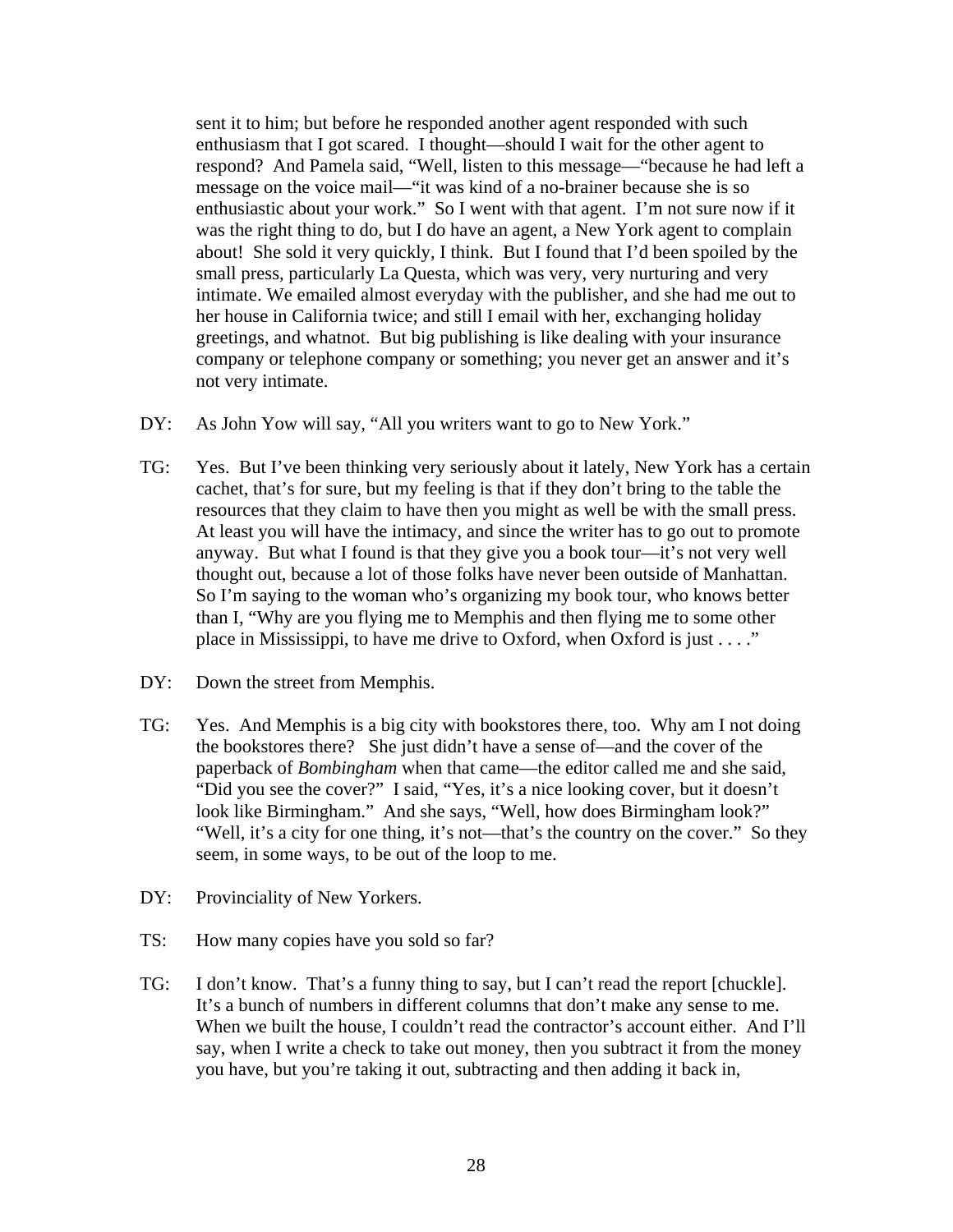somehow. I really don't know. When I ask my agent that, she said, "You're doing well, but not gang busters." So I don't know what that means.

- TS: You're not on the New York Times Bestseller list.
- TG: Yes, but I've been pleased because people like you guys are teaching my stories, and my old teachers are teaching my stories. And I've been around enough to know that there are many writers who write good books, and they just get ignored. It's been a common book at a couple of colleges in Georgia, so this is important to me. I'm not going to get rich writing literary stories. And unless Oprah comes along, probably not going to get famous, so the satisfaction comes in having people read and tell me that they've read my stories. So, I'm really pleased that the books have found a life in schools. The PEN/Faulkner Writersin-Schools Program—they used it in Atlanta and they've used it in Washington and then colleges here—Gainesville College. I got a message from a woman that Sarah Robbins knows, Mary Helen Washington, and she was happy to hear that *Trouble No More* was being re-printed; and she said that she would buy 200 copies for her students. And I'm hoping she's not meaning in one class, but she said it's for the African-American Lit Class. Wow! That's a big class! But that's wonderful that it's gotten that kind of response.
- TS: I wonder if I could just ask you a question or two about Kennesaw State. You've been here now for over a decade and hopefully are going to stay forever.
- TG: Not forever, but I'll stay awhile!
- TS: Well, for a while. You had said that it felt like home when you first came here.
- TG: In many ways.
- TS: Ten years later, twelve years later, how would you describe the intellectual life at Kennesaw State?
- TG: I think Kennesaw State has always had an intellectual life. We have a bunch of readers and writers. What Kennesaw needs to have more of is a place for that intellectual development. I think we're thinking about it a lot now, but we're so busy that no one has time to slow down and really think about what we're doing with it. It certainly happens that people are shooting ideas back and forth, but in my own case up until recently, and recently has come because I've taken some release time, I've just felt like I've been running about; and if I want to show a poem to Ralph Wilson, I feel guilty because I know he's running about. That's the thing that needs to change here. But I knew when I came here that this is a teaching school, which really means you have a heavy teaching load and you run around a lot. But it seems to me that we also want to be a research institution at some level, in some way. Of course, I think many of us want to do that. But as I've said, I've known people here for a long time—the way the writing program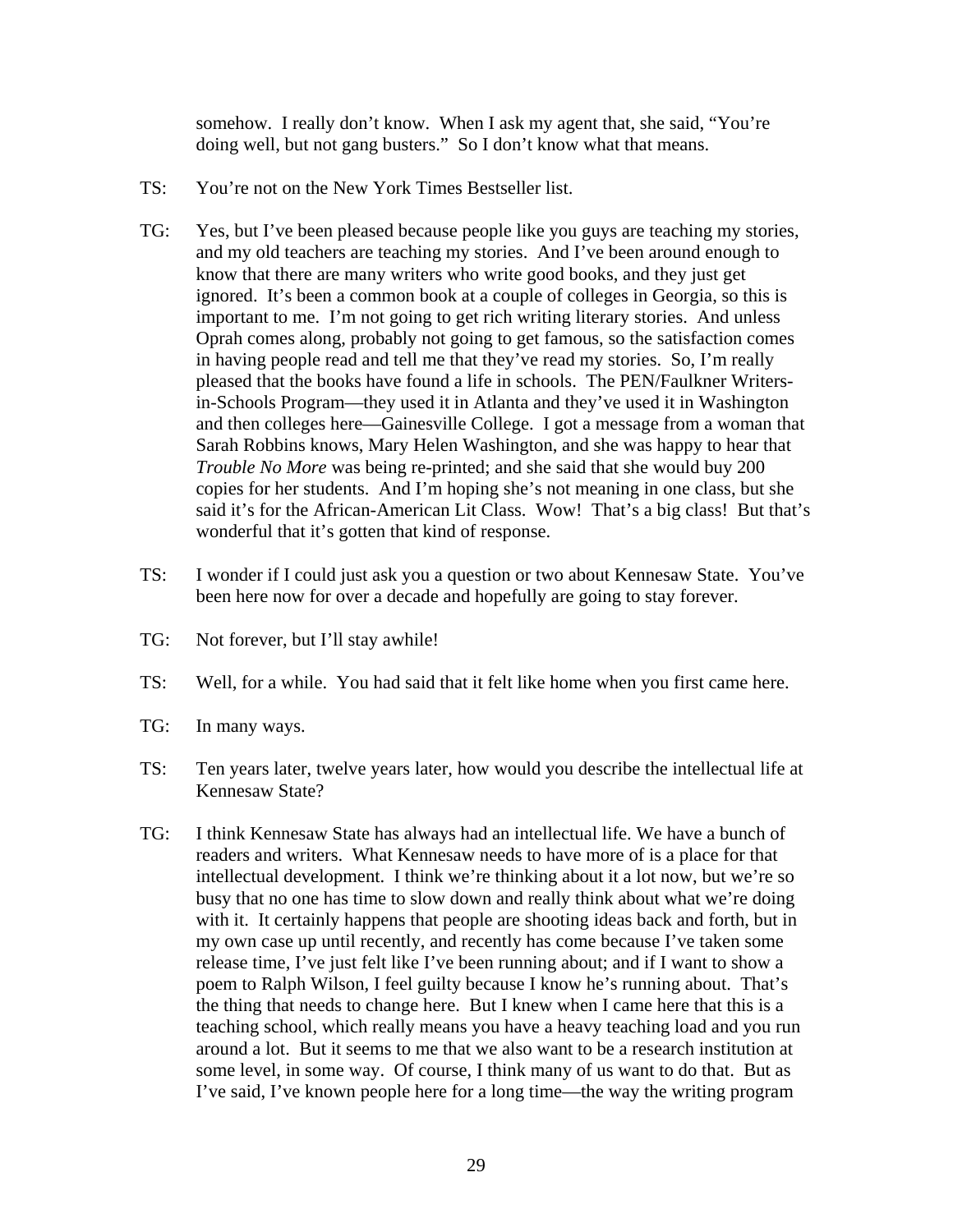was envisioned kind of fit my vision of what a writing program ought to be in that it's collaborative, and has all these different tracks feeding into it. I like the collaboration, for example, with history because I find myself being more and more a historian. I didn't find that particularly at the University of Georgia, though, as I said, it was an important place to be. So I feel better and better about Kennesaw all the time, and now it's beginning to look like a university. I've had someone up from Spelman, maybe eight or so years ago, and she said, "It looks like a business park." I said, "Well, . . ."

- TS: We've kind of reinvented ourselves with Kennesaw Hall and the Campus Green and so on.
- TG: I've been around enough to know that it's beginning to look like a campus with the students and the student housing. I can only see that Kennesaw will get better and better. And now I'm beginning, in my old age, to wish it weren't so far away!
- TS: You need to move out here.
- TG: That's not likely to happen. You see, Pamela is five minutes away from work. But the highway has been kind to me. It usually gets me out here without much trouble. I spend as much time, sometimes, looking for a parking space as I do driving out here.
- TS: Say something about your plans of going to Sweden for the rest of the semester.
- TG: For a long time I thought about the Swedish project and then as things sometimes happen, it started to fall into place without my doing much about it. For example, I'd read a book that was interesting to me, and then I met someone who knew someone who knew the author of the book way back when, in Sweden. That's kind of interesting, and he told me a little bit that also piqued my interests a little bit. Then I was on a book tour and was talking to this guy who kept confusing Switzerland and Sweden, as people tend to do, and I said, "No, no, no, it's Sweden." He mentioned the book that I'd read about this American guy who goes to Sweden and that his former history teacher was the guy who had brought the book back, had edited it, and was writing about it. So, I was kind of excited, and he said, "Oh, he's just down the street." So we go there and he has the address to the subject of the book, and so I contact him, so these things start to fall into place. Then I thought about the Fulbright and wrote around and finally found someone in Sweden who was interested in this too. So in about a week and a half now, I'm off to Södertörn, which they've renamed the University of Southern Stockholm. They're very clever. They have an international presence, and then they have a local presence. I'll be lecturing primarily about American literature. They're on a big post-colonial kick, so they want things framed in kind of a postcolonial way.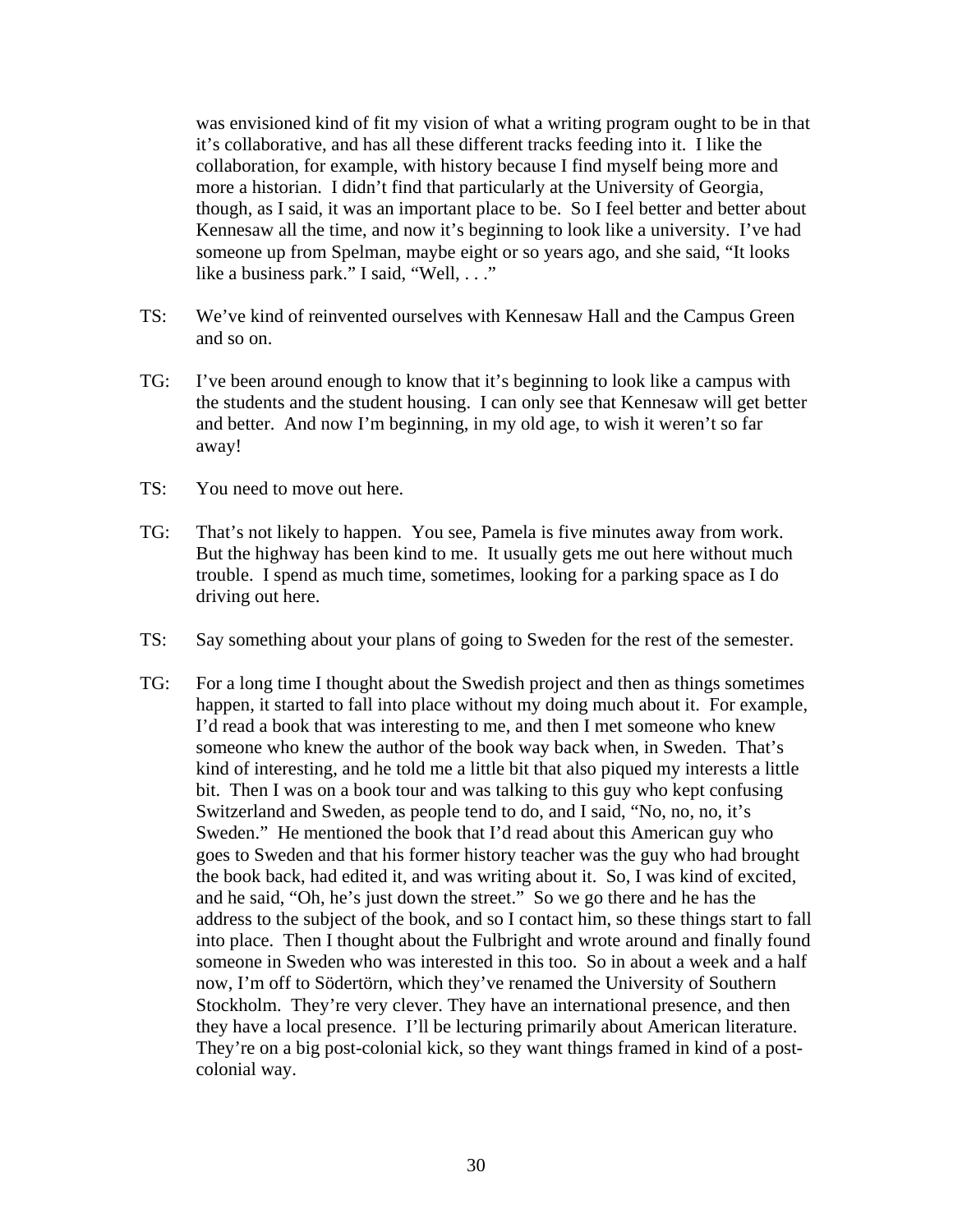- DY: Everybody's on a post-colonial kick.
- TS: What on earth does that mean?
- TG: That's what I've been asking myself too. I'm trying to figure it out. But I think I can talk about it in that way. Then the other thing that has happened that is interesting, is that I'm finding all these other Georgia connections too. Other people are coming too. There is a faculty development trip to Sweden that will end up at Södertörn as well. So I'll be there to meet them.
- TS: You're going to stay until June or July?
- TG: Yes, until late June, with the exception of a trip back here in March to promote *Trouble No More*, republished by the KSU Press and selected for the All Georgia Reads common book program. But yes, it'll be cold. The hard part for me is being away from family. Particularly Ben—I'm worried about Pamela as a single mother.
- TS: Ben, you said earlier, is four years old now?
- TG: He's four and very active. But somebody put it in perspective for me very nicely and said, "Oh yeah, I've had to leave my children when I've gone off to war." I thought, well, that puts it right into perspective. I'm not going to go to a place where anybody is shooting at me. The Swedes have a reputation of being pretty peaceful, so that just put it right into perspective. This will be fun, and there's no problem that Pamela really can't handle; we're in a neighborhood where people have already said they'll baby-sit Ben. We'll see [laughter]. And her mother is two hours away and her sister too, so she has that to fall back on.
- TS: I'm through with questions. Do you have any questions you wanted to ask?
- DY: I don't think so. This has been delightful.
- TG: Thank you.
- DY: Thank you, Tony.
- TS: Anything we should have added?
- TG: No. I find more and more that I like to talk about myself as a sign of getting over the hill [laughter].
- DY: Well, it's a good thing you're interesting [laughter].
- TG: Sometimes we're more interested in ourselves than other people are.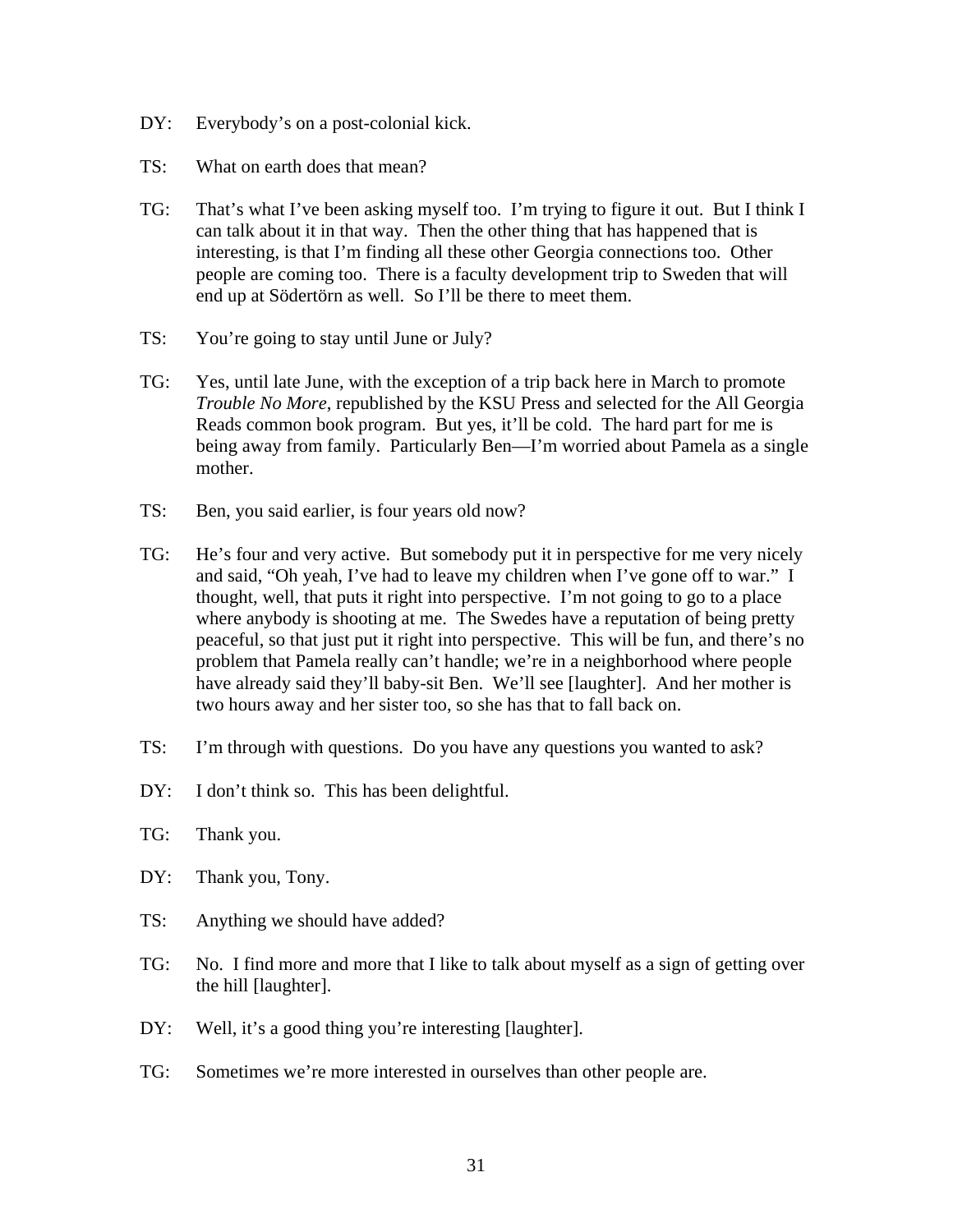- TS: Well, the students always want to know how much is autobiographical in what you write; and some of it is, and a lot of it isn't.
- TG: A lot of it isn't. It's a mix.
- DY: I think it's wonderful that students appreciate your work.
- TG: That's been my saving grace in a lot of ways. That's an important aspect of my writing, I think, that it's reached so many students; and I did not have that in mind when I started.
- DY: That's interesting. And of course, you're going to reach the people who love good literature and enjoy good literature; but to turn people on to literature is a wonderful thing, and that has really happened to the history students.
- TS: I enjoy *Bombingham* better each time I read it.
- DY: I do too, I do too. It's a wonderful book, as is *Trouble No More*. I'm glad that'll be out. I understand it's going to have the same cover.
- TG: With some modifications. I haven't seen it, but I got an email from Laura [S. Dabundo] this morning that said it was at the printers. So, I haven't seen it. Publishers just don't give you any kind of cover approval; but we talked about it briefly and we decided to go with the same cover since that was available. Kate Abbe was very, very generous. She said, "Just take it."
- TS: Great. Thank you very much.
- TG: Thank you.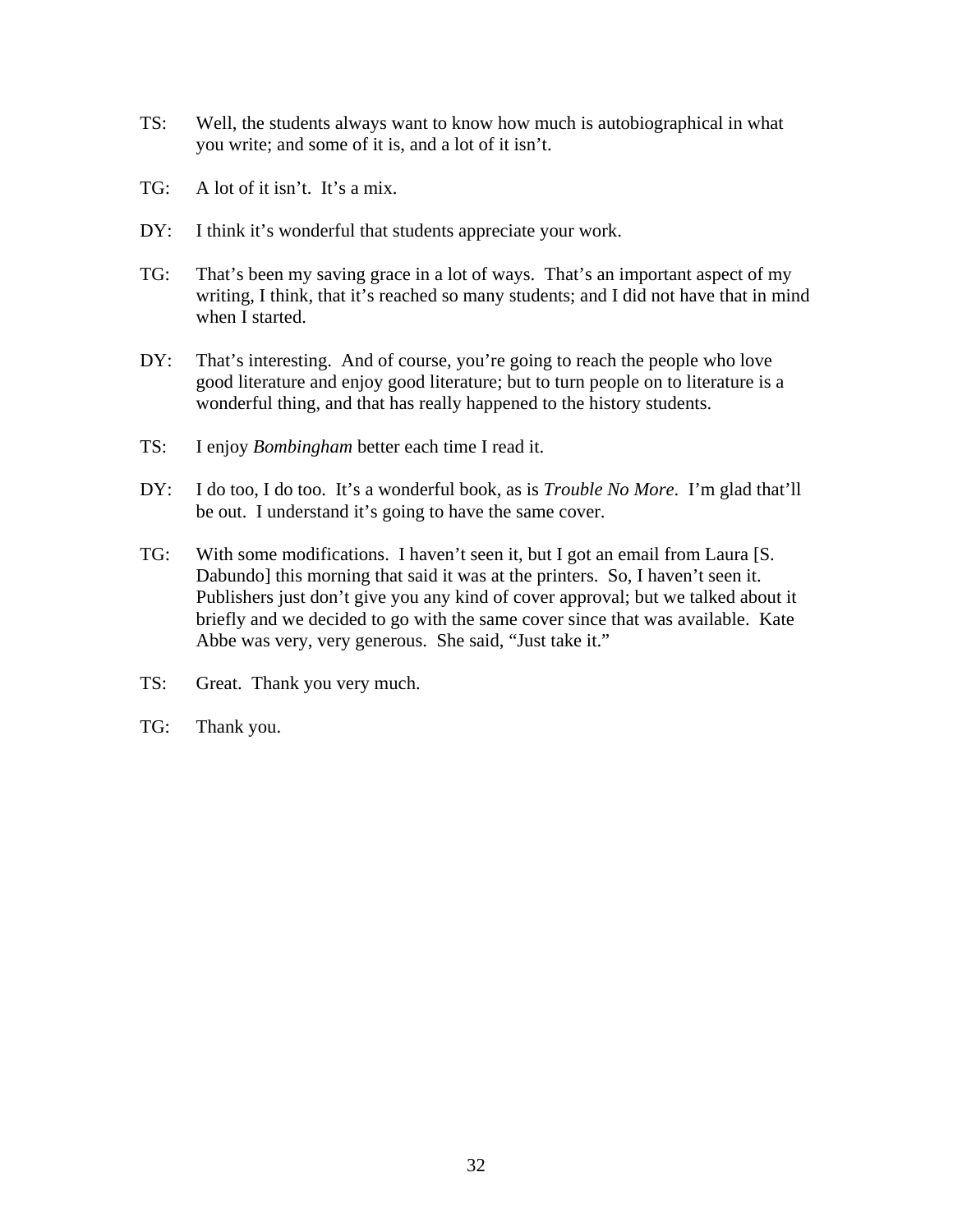## INDEX

Abbe, Kate, 26, 32 All Georgia Reads common book program, 31 Andrews, Benny, 20, 22 Andrews, Raymond, 20-22

Barks, Coleman, 25 Bausch, Richard, 18, 20-21 Black Power movement, 9 *Bombingham*, 4, 18, 26-28 Bottoms, David, 24 Boys State, 14-15 Bradham, Jo Allen, 24 Busing, 8

Charlottesville, Virginia, 1, 5, 7-8, 13 Civil Rights Movement, 11-12 Clark College (Clark Atlanta University), 20 Clark, Jim, 23 Cofer, Judith, 23 College of William and Mary, 14-17

Dabundo, Laura S., 32 Despot, Alberta Guy, 7

 "Food That Pleases, Food to Take Home," in *Trouble No More,* 26 Ford, Alberta Grooms (aunt), 3 Freedom of Choice program, 4-5, 7, 9, 13, 27 Freer, Coburn, 20, 23 Fulbright Fellowship (University of Southern Stockholm), 30-31

Gainesville State College, 29 George Mason University, 18, 25 Goodwin, Stephen, 18 Greene, Melissa Fay, 27 Grooms, Arnold (brother), 8 Grooms, Ben (son), 31 Grooms, Dellaphine Scott (mother), 3-4, 7, 12-13 Grooms, Pamela (wife), 19, 22, 28, 30-31 Grooms, Robert E. (father), 2-4, 7, 11 Grooms, Tony (Anthony Myron Grooms, TM Grooms) Birth and childhood, 1-7 Father, 2-4, 7, 11 Paternal grandfather, 2 Grandfather, 2, 11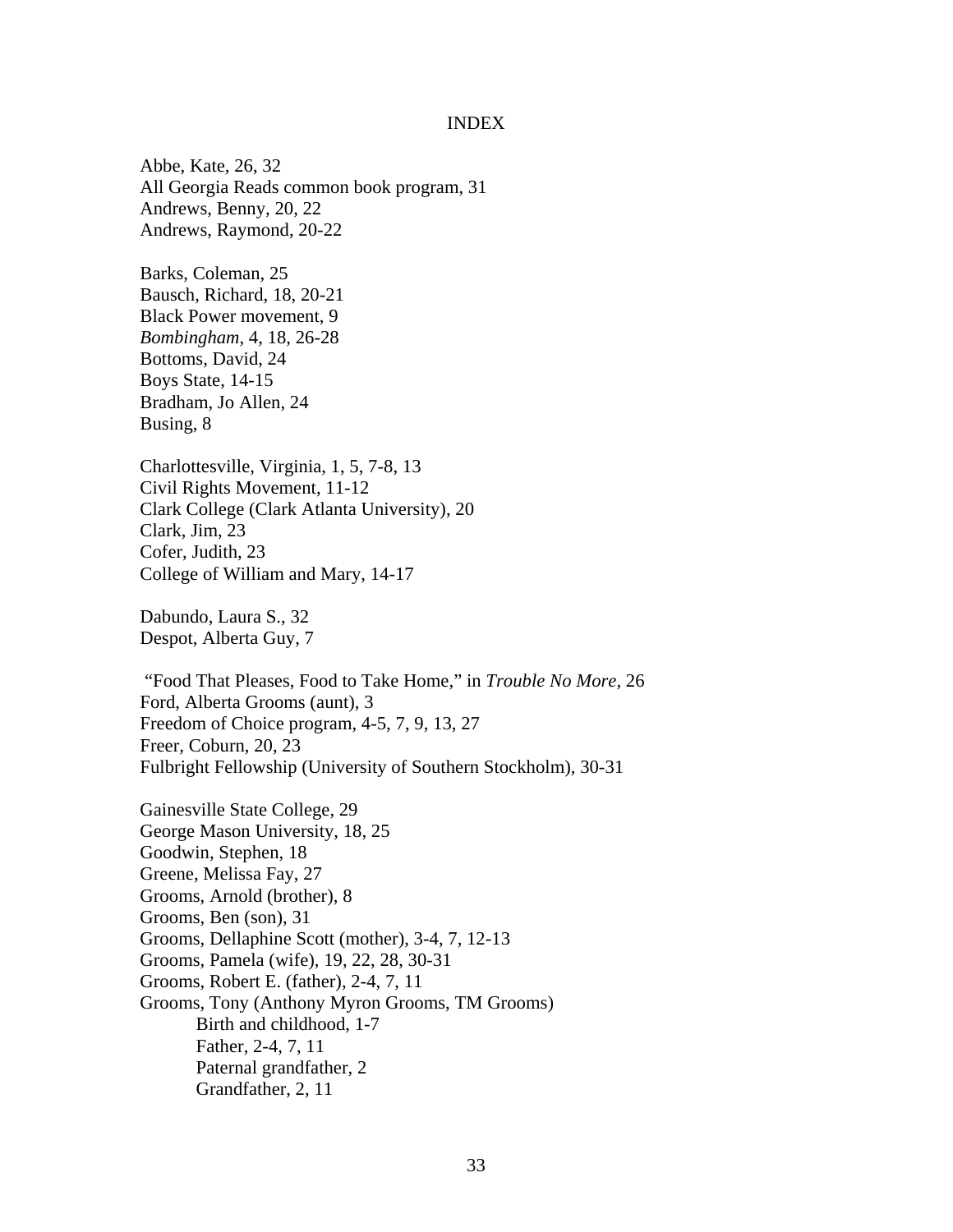Legatee property, family land, 2 Fosters Creek Baptist Church, 2-3 Great-grandfather, 2, 5 Aunts, 2-5 Slavery in family history, 2 Mother, 3-4, 7, 12-13 Name change, 3-4 Publications and getting published, 4, 18, 25-29, 31-32 Early education, Freedom of Choice, 4-10, 12-13-14, 16, 27 Maternal Great-grandfather, 5 Sister, 5, 7 Teachers (early education), 5-7, 10-12 Mentors, 6-7, 21-22 Brother, 8 Integration, 8-11, 13-14, 27 On racism and sexism, 9, 11-12, 27 On Martin Luther King, Jr., 11-12 On writing, 10, 17-18, 21, 25-27, 29, 32 Uncle, 11 Paternal Grandmother, 13 Educational track, 14-18 Graduate school, 18 George Mason University, 18 National Endowment for the Arts (NEA) Arts Administration Fellowship, 22-23 Early teaching experiences (other than KSU), 18-20, 22-24 Wife, 19, 22, 28, 30-31 On scholarship, 22-23 Tenure and Promotion, 22-24 Coming to Kennesaw, 24-25 Creative writing, 25 On poetry, 25 On faculty at Kennesaw, 25, 29, 31 Onset of KSU graduate program, 24-25 On teaching, 25 Agent, 27-28 Interdisciplinary work, 30 Fulbright Fellowship, 30-31 Lecturing, 30 Faculty development, 31 Son, 31 Students, 32 Henry, Patrick, 3 Hill, Jane, 24 Hill, Robert W. (Bob), 24-25

Hoover, Mr. (high school principal), 8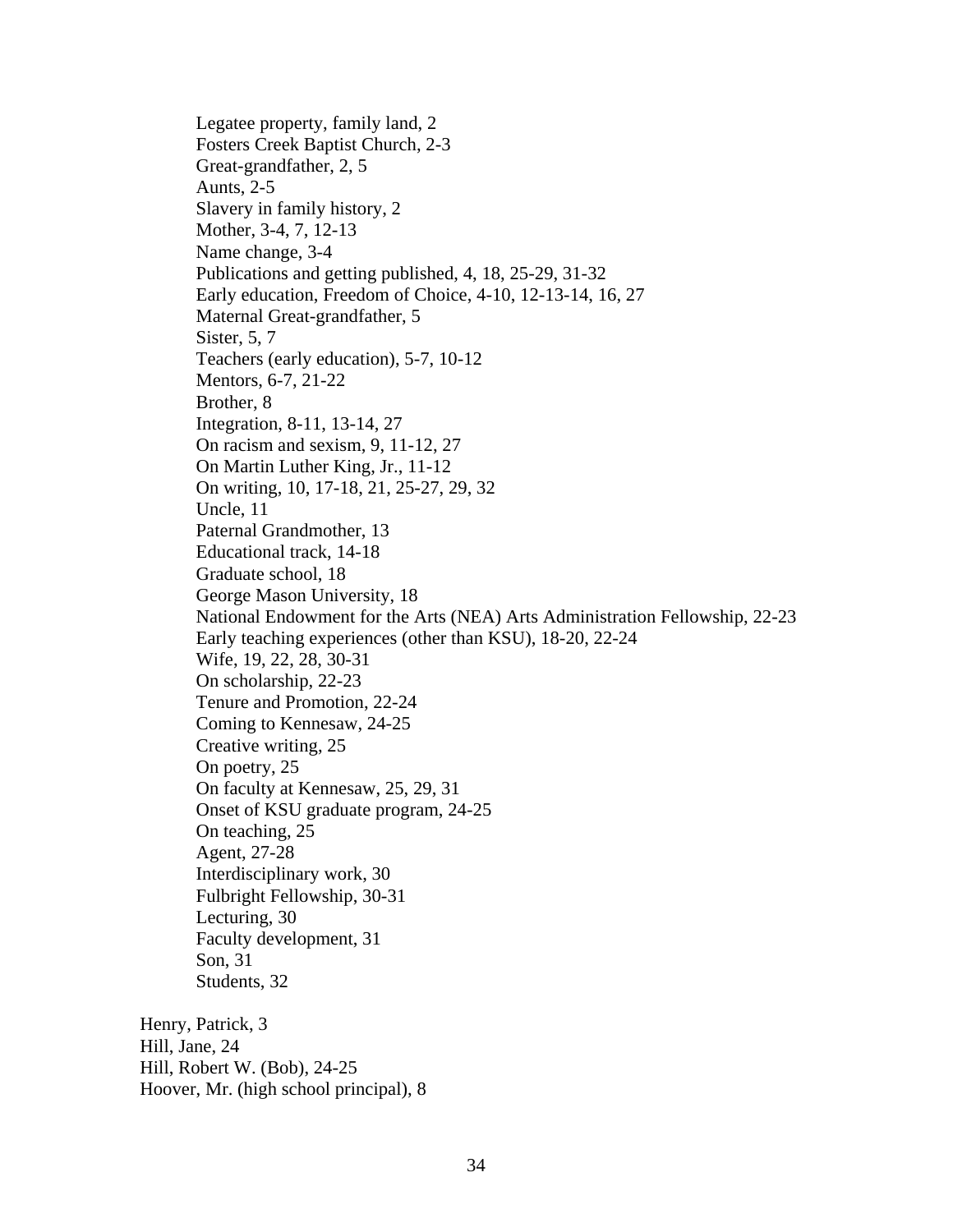Hudgins, Andrew, 24 Hunter, Susan, 25

Integration, 8-11, 13

Jim Crow, 7-8

Kennesaw State University Creative writing workshop, 24 Master of Arts in Professional Writing, 24-25 Creative Writing, 25 Changes over the years, 29-30 Writing Program, 29-30 Interdisciplinary projects, 30 Intellectual climate, 29-30 Development of faculty, 29, 31 Growth, 29-30 KSU Press, 31 Killens, John Oliver, 19

LaQuesta Press, 25-26, 28 Leamon, Warren, 23 Levin, Mr. (high school history teacher), 10 Longstreet Press, 23 Louisa County, Virginia, 1-2, 4-9, 12, 14, 16, 26 Green Springs (plantations, land, agriculture), 2-3, 5 Fosters Creek Baptist Church, 2-3 Patrick Henry, 3 Freedom of Choice, 4-5, 7, 9, 13, 27 Education, 4-10, 14, 16 Ferncliff Elementary School, 5 Bells Crossroads School, 5 Segregation, 6, 14 Jim Crow, 7-8 Busing, 8 Integration, 8-11, 13 Black Power movement, 9 Opinions about Martin Luther King, Jr., 11-12

Macon State College, 19 Morehouse College, 24 Morris, Nettie Dickerson (aunt), 4-5 Morris, Philip (uncle), 11

National Endowment for the Arts (NEA), 22-23 Arts Administration Fellowship, 22